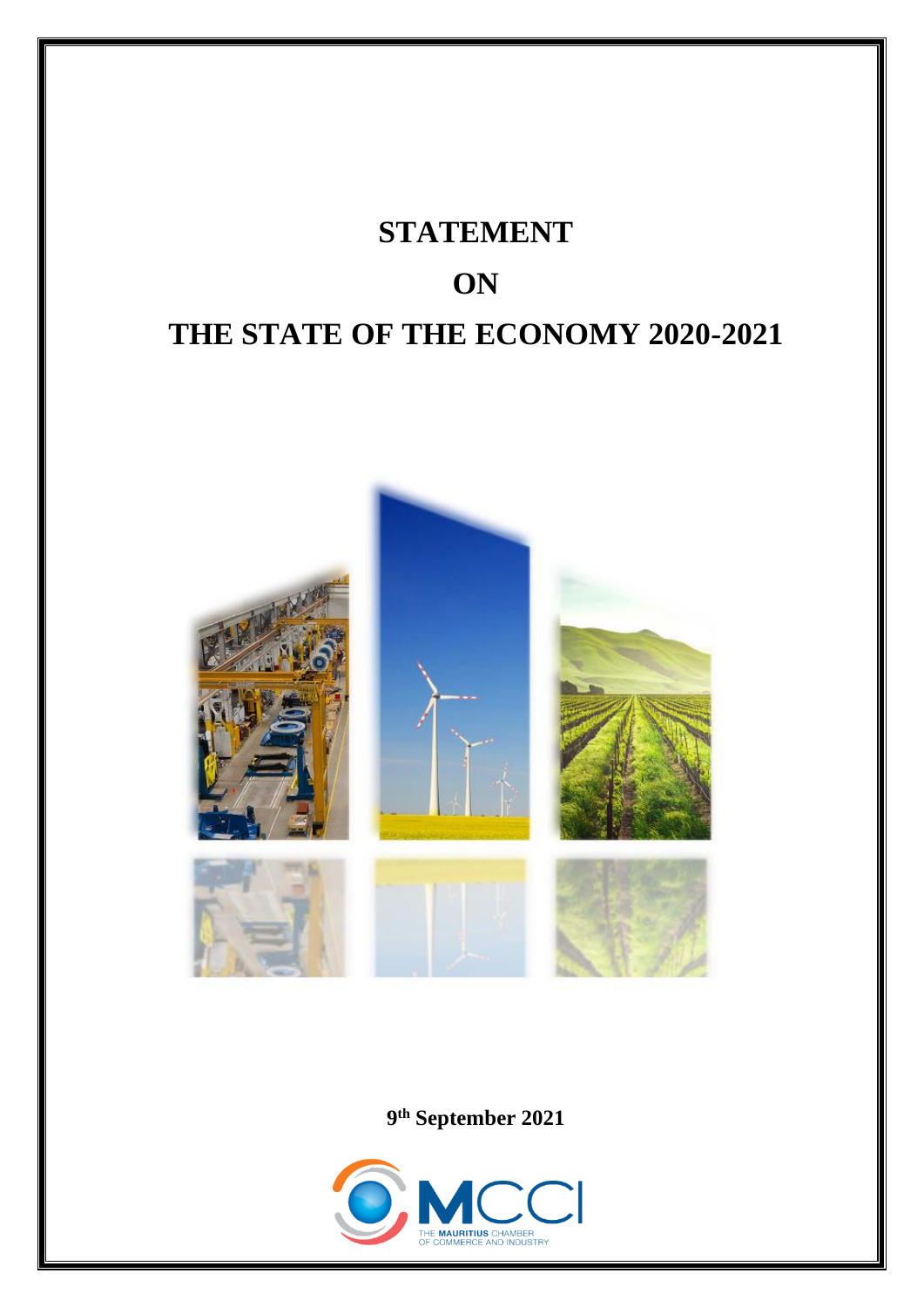# **Table of Contents**

| 1.  |                  |                                                                                                                                                                                                                                                                                                                                                                                                                                                                                                                                                                                                                                                                                                                                      |
|-----|------------------|--------------------------------------------------------------------------------------------------------------------------------------------------------------------------------------------------------------------------------------------------------------------------------------------------------------------------------------------------------------------------------------------------------------------------------------------------------------------------------------------------------------------------------------------------------------------------------------------------------------------------------------------------------------------------------------------------------------------------------------|
| 1.1 |                  |                                                                                                                                                                                                                                                                                                                                                                                                                                                                                                                                                                                                                                                                                                                                      |
| 1.2 |                  |                                                                                                                                                                                                                                                                                                                                                                                                                                                                                                                                                                                                                                                                                                                                      |
| 1.3 |                  |                                                                                                                                                                                                                                                                                                                                                                                                                                                                                                                                                                                                                                                                                                                                      |
| 1.4 |                  |                                                                                                                                                                                                                                                                                                                                                                                                                                                                                                                                                                                                                                                                                                                                      |
|     |                  |                                                                                                                                                                                                                                                                                                                                                                                                                                                                                                                                                                                                                                                                                                                                      |
|     |                  |                                                                                                                                                                                                                                                                                                                                                                                                                                                                                                                                                                                                                                                                                                                                      |
|     |                  |                                                                                                                                                                                                                                                                                                                                                                                                                                                                                                                                                                                                                                                                                                                                      |
|     |                  |                                                                                                                                                                                                                                                                                                                                                                                                                                                                                                                                                                                                                                                                                                                                      |
|     |                  |                                                                                                                                                                                                                                                                                                                                                                                                                                                                                                                                                                                                                                                                                                                                      |
|     |                  |                                                                                                                                                                                                                                                                                                                                                                                                                                                                                                                                                                                                                                                                                                                                      |
|     |                  |                                                                                                                                                                                                                                                                                                                                                                                                                                                                                                                                                                                                                                                                                                                                      |
|     |                  |                                                                                                                                                                                                                                                                                                                                                                                                                                                                                                                                                                                                                                                                                                                                      |
|     |                  |                                                                                                                                                                                                                                                                                                                                                                                                                                                                                                                                                                                                                                                                                                                                      |
|     |                  |                                                                                                                                                                                                                                                                                                                                                                                                                                                                                                                                                                                                                                                                                                                                      |
|     |                  |                                                                                                                                                                                                                                                                                                                                                                                                                                                                                                                                                                                                                                                                                                                                      |
|     |                  |                                                                                                                                                                                                                                                                                                                                                                                                                                                                                                                                                                                                                                                                                                                                      |
|     |                  |                                                                                                                                                                                                                                                                                                                                                                                                                                                                                                                                                                                                                                                                                                                                      |
|     |                  |                                                                                                                                                                                                                                                                                                                                                                                                                                                                                                                                                                                                                                                                                                                                      |
|     |                  |                                                                                                                                                                                                                                                                                                                                                                                                                                                                                                                                                                                                                                                                                                                                      |
|     |                  |                                                                                                                                                                                                                                                                                                                                                                                                                                                                                                                                                                                                                                                                                                                                      |
|     |                  |                                                                                                                                                                                                                                                                                                                                                                                                                                                                                                                                                                                                                                                                                                                                      |
|     |                  |                                                                                                                                                                                                                                                                                                                                                                                                                                                                                                                                                                                                                                                                                                                                      |
|     |                  |                                                                                                                                                                                                                                                                                                                                                                                                                                                                                                                                                                                                                                                                                                                                      |
|     |                  |                                                                                                                                                                                                                                                                                                                                                                                                                                                                                                                                                                                                                                                                                                                                      |
|     |                  |                                                                                                                                                                                                                                                                                                                                                                                                                                                                                                                                                                                                                                                                                                                                      |
|     |                  |                                                                                                                                                                                                                                                                                                                                                                                                                                                                                                                                                                                                                                                                                                                                      |
|     |                  |                                                                                                                                                                                                                                                                                                                                                                                                                                                                                                                                                                                                                                                                                                                                      |
|     |                  |                                                                                                                                                                                                                                                                                                                                                                                                                                                                                                                                                                                                                                                                                                                                      |
|     |                  |                                                                                                                                                                                                                                                                                                                                                                                                                                                                                                                                                                                                                                                                                                                                      |
|     |                  |                                                                                                                                                                                                                                                                                                                                                                                                                                                                                                                                                                                                                                                                                                                                      |
|     |                  |                                                                                                                                                                                                                                                                                                                                                                                                                                                                                                                                                                                                                                                                                                                                      |
|     | 2.<br>2.1<br>2.2 | Global Food and Commodity prices building inflationary Expectations 5<br>3.1.1 Monetary Policy – Restoring Conventional Policy stance and practice  12<br>3.1.2 Exchange Rate Policy - Correcting Exchange rate disequilibria 13<br>3.1.3 Fiscal Policy – Right balance between Fiscal Stimulus & Fiscal Discipline  14<br>3.1.4 Foreign Trade policy-Leveraging on the Potentials of the FTAs 14<br>3.2.2 Labour Reforms - skills mismatch, productivity, Training & Development 17<br>3.4 Enhancing Good Governance & Accountability in both Public and Private Sector<br>3.5.1 Reducing leakage of resources &over-dependence on external resources22<br>3.8 Positioning Mauritius as an Emerging Arbitration centre in Africa 27 |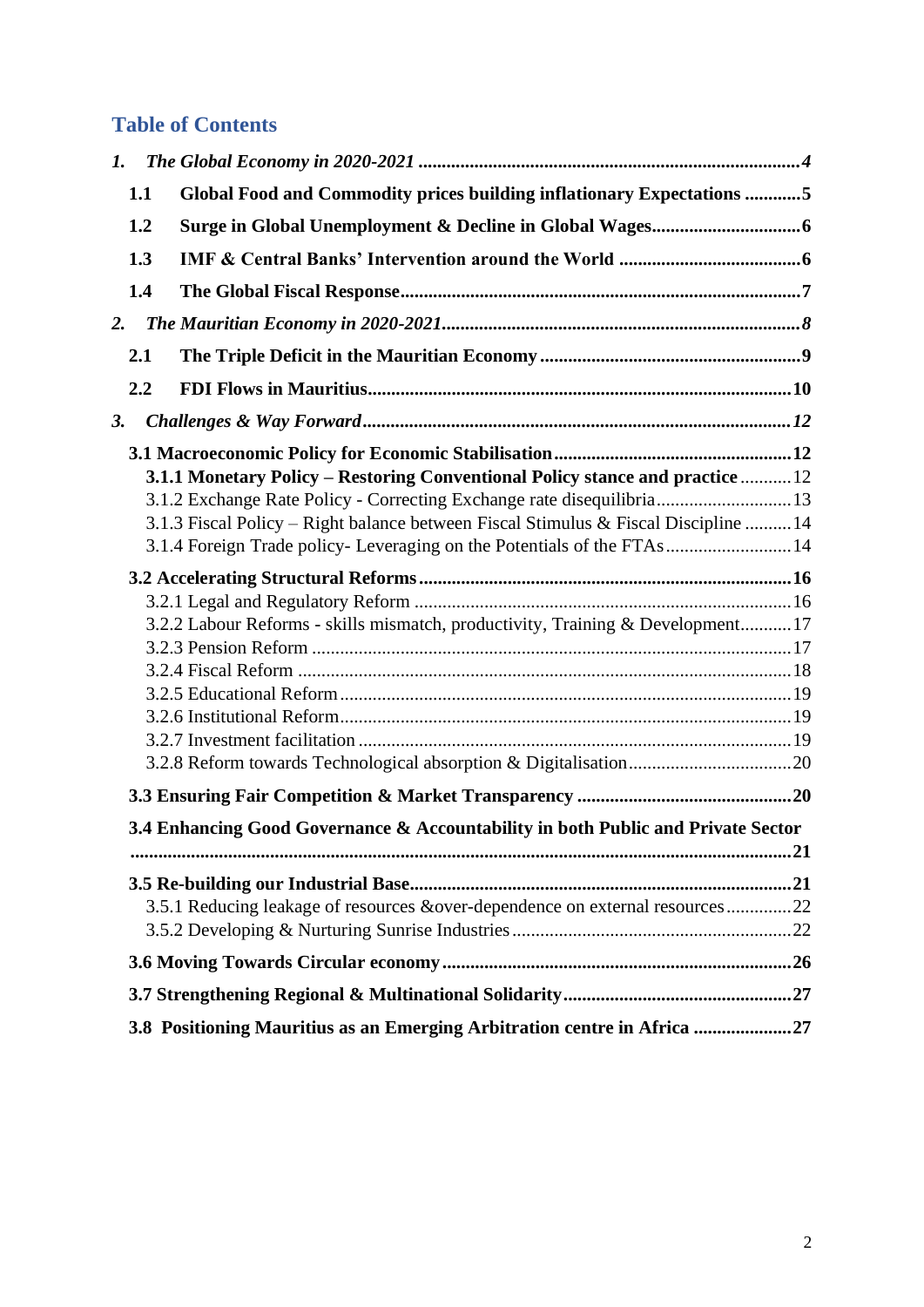### **Executive Summary**

Economic prospects for 2021 are improving following the pandemic induced global economic recession in 2020. Vaccinations campaigns are speeding economic recovery while monetary and fiscal buffers continue to support firms, jobs and protect livelihoods. Fiscal Responses have been timely and massive across the globe and, at the same time, have raised the debt to GDP ratio. Growth and recovery remain uneven, with advanced economies way ahead in resuming contact intensive business activities while tending towards a fully vaccinated population.Vaccines remain a challenge in developing countries.

Last year's experience has exposed how structural weaknesses can weigh on economic resilience. The impact on small island economies have been manifold in terms of connectivity, supply chains, freight and currency stability. However, Mauritius is on a steady path of recovery with the full reopening of borders and no quarantine obligations as from the 1<sup>st</sup> of October 2021, yet, there are several structural deficiencies and weaknesses that need to be addressed and reforms undertaken to build resilience and sustainability; boost productivity and facilitate reallocation; and most importantly, help people adapt to change.

A collective effort between the public and private sector is key to ensure effective implementation of the new Industrial Policy 2020-2025 and create the second industrial revolution in Mauritius. Furthermore, investment opportunities should be encouraged in new sunrise sectors such as blue economy, renewable energy and also position Mauritius as knowledge driven economy with the aim to export expertise, knowledge and experience to the African continent.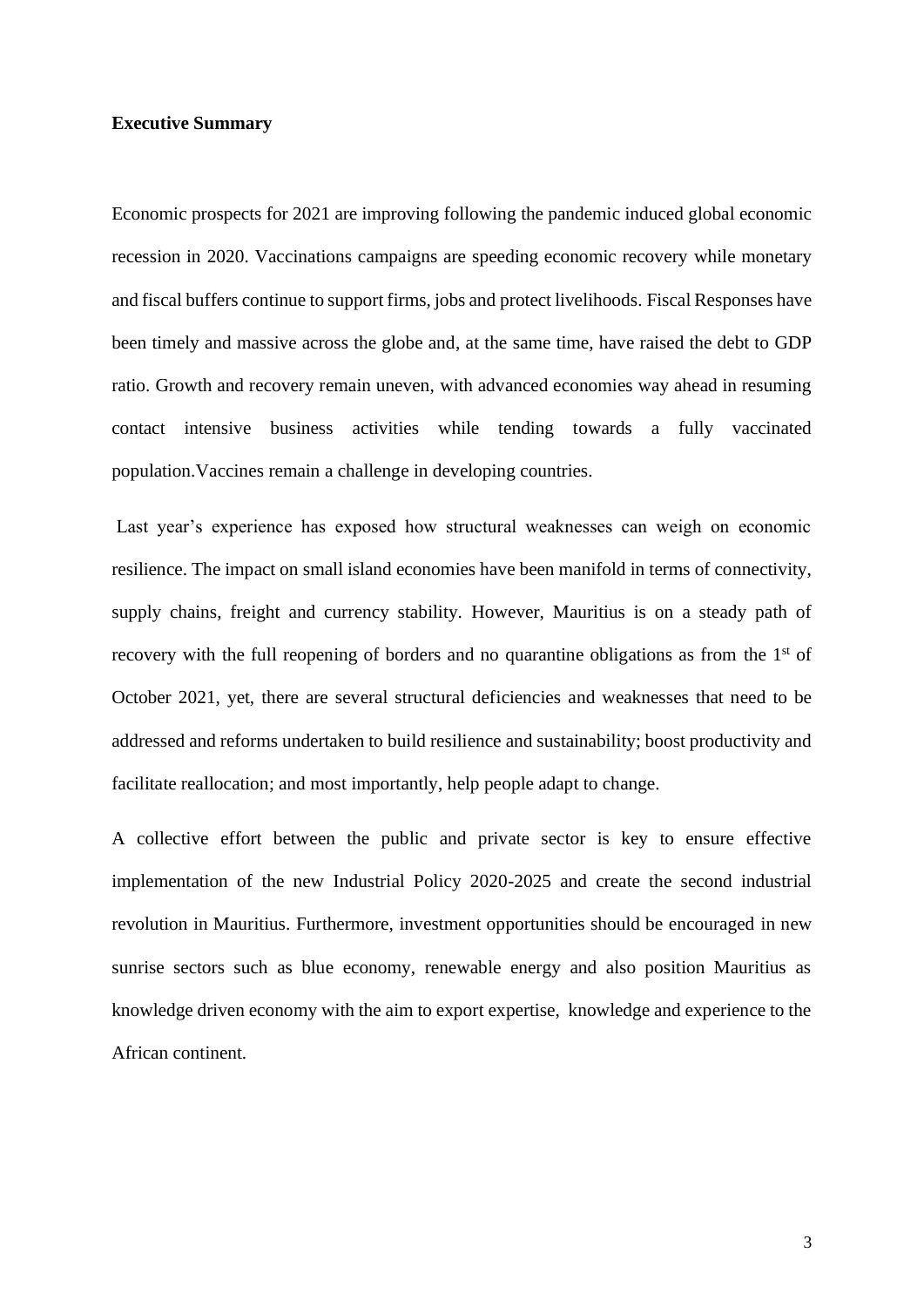#### **STATE OF THE ECONOMY 2020-2021**

The year 2020 has been an inflection point in weakening the economic fundamentals of many countries due to the Covid-19 outbreak. Since then, the pandemic has disrupted global supply chains, has fragilised livelihoods and has accentuated structural weaknesses in businesses across all sectors, not only in Mauritius but throughout the World. The pandemic has led to an induced economic coma which is complex and distinct, as compared to a standard recession, triggered by a bubble bust or financial phenomenon. As of 31 July 2021, the global cumulative registered cases reached **197.1 M** and associated deaths of **4.21M**

### <span id="page-3-0"></span>**1. The Global Economy in 2020-2021**



The global economy suffered an economic contraction of **3.2%** in 2020, mainly attributed to forced economic isolation and lockdown, leading to loss in business activities, closure of borders impacting on travel, tourism, and global consumer demand. The IMF expects a rebound in the global economy with a projected growth of **6%** for 2021. The ongoing vaccination campaign across the globe has restored confidence and raised hopes of a turnaround. Although all regions are expected to grow this year, the pace of the recovery remains uneven. The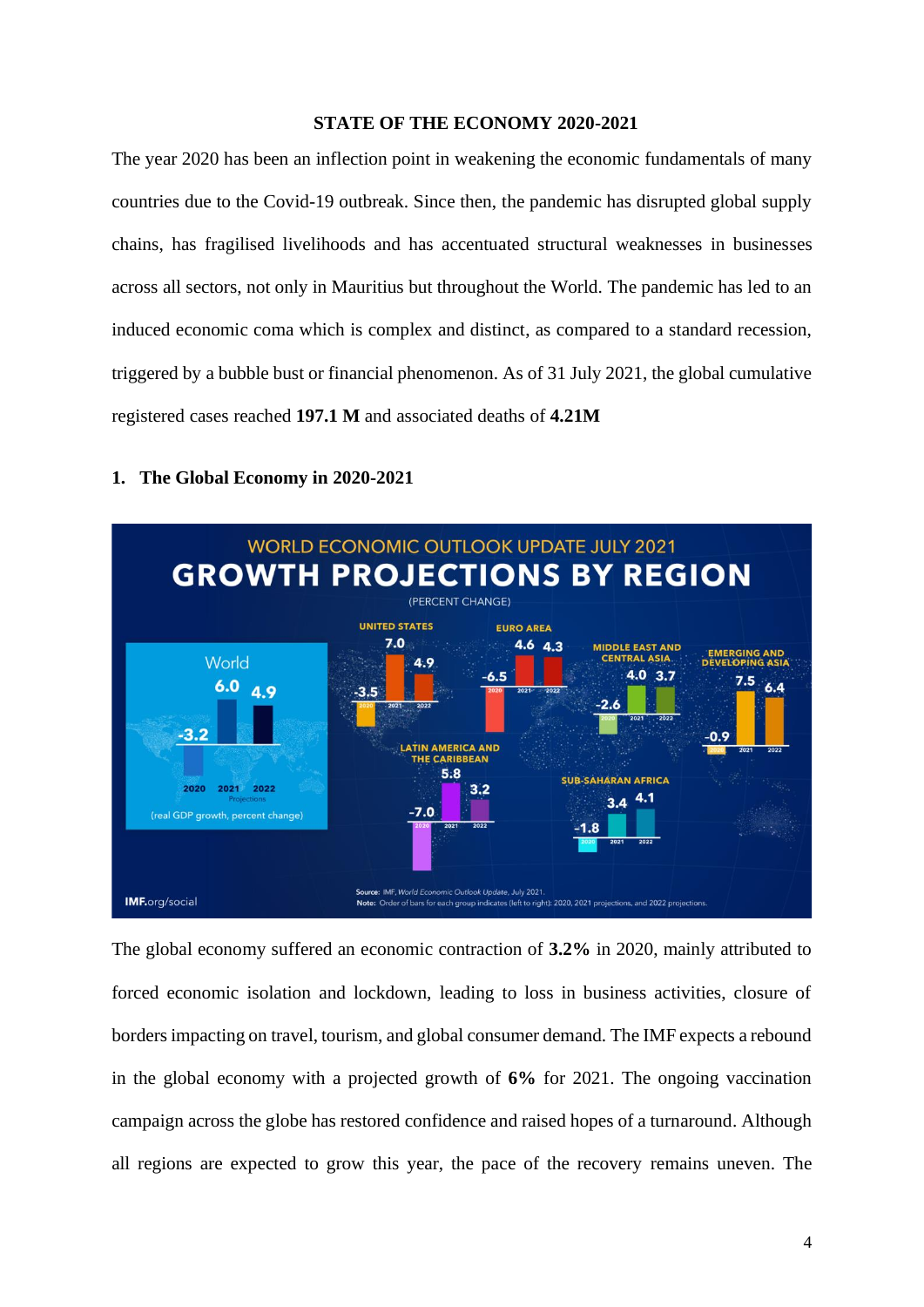advanced economies have been quick to vaccinate their population to allow more contactintensive activities to reopen gradually and restore growth more rapidly, however inequities in vaccine supply are already evident in emerging and developing countries, thereby facing challenges in procurement, allocation, distribution, and uptake of vaccines.

The emerging and Developing Asia is forecasted to attain a swift recovery with a growth of **7.5%** for 2021 with India and China, expected to register a strong recovery of **9.5%** and **8.1%** respectively in 2021 on the back of effective fiscal stimulus, massive public investment and ongoing central bank liquidity support. Moreover, recovery sub Saharan Africa remains sluggish with a projected growth of 3.4% for 2021.

# <span id="page-4-0"></span>**1.1 Global Food and Commodity prices building inflationary Expectations**

The IMF in July 2021, projected global inflation to attain **3.5%** this year compared to **3.2%** in 2020. Inflation expectations are in the rise and growing risks of global inflationary pressure are looming with significant hike registered in global food and commodity prices since last year. The **FAO global food price index** stood at **124.6** as at **June 2021** representing a record rise of **36.4%** compared to **June 2020.** The sharp rise is explained by a surge in international prices of vegetable oils, cereals, maize and sugar. It is also important to note that, oil price has recovered from its April 2020 negative price to attain **USD \$ 64** per barrel in **January 2021** and **USD\$ 72** per barrel as of **June 2021** as countries ease on travel restrictions and open to the global markets following a massive contraction of **72.1%** in passenger air traffic as of December 2020 according to the International Air Transport Association.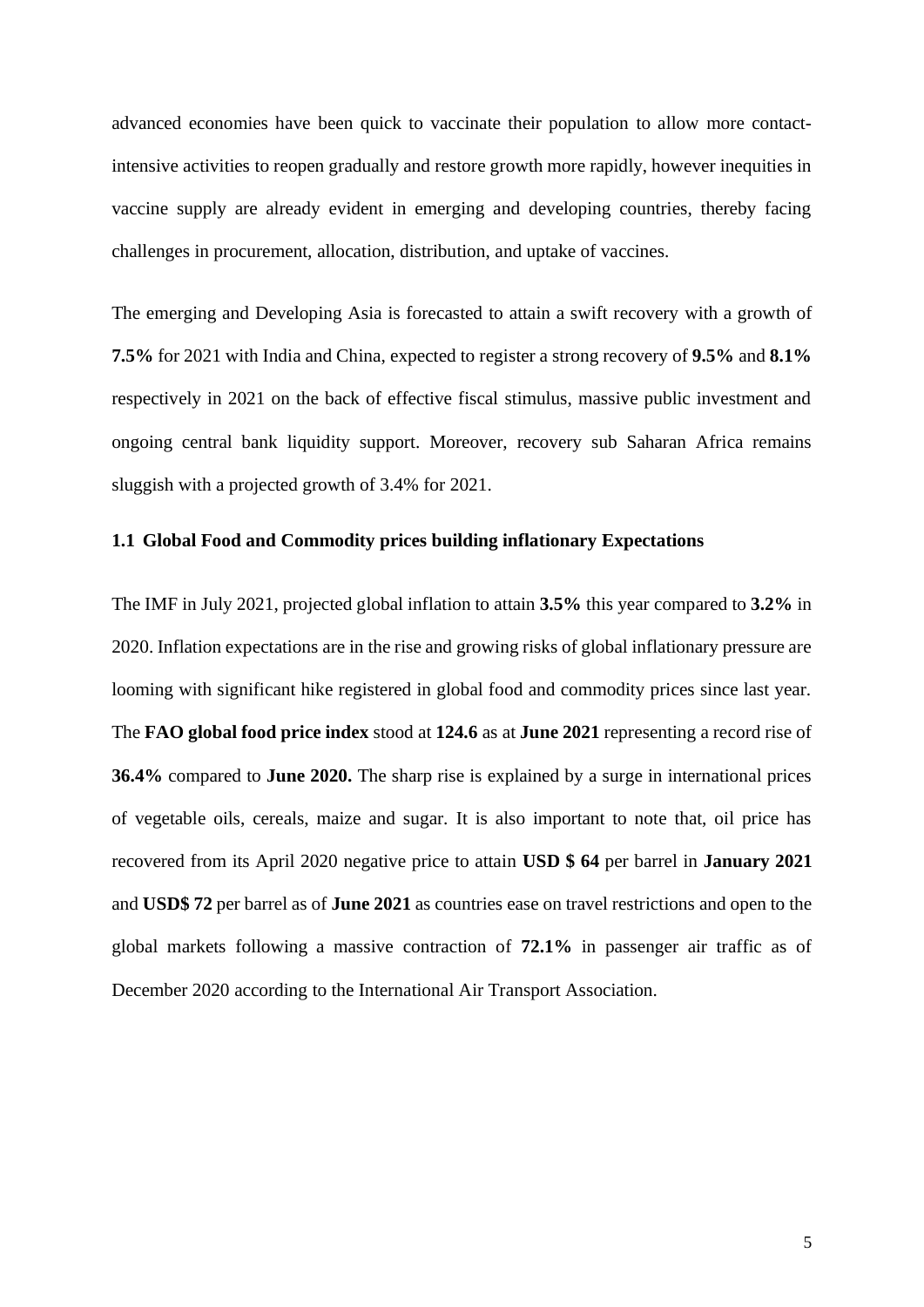#### <span id="page-5-0"></span>**1.2 Surge in Global Unemployment & Decline in Global Wages**

There has been widespread disruption to labour markets around the world. Women and young people have been the main victims of unemployment and such losses have been particularly severe in sectors such as travel, tourism and accommodation leading to a rise in global unemployment rate from **4%** in 2019 to **5.2%** for the year ended 31st December 2020. Furthermore, according to ILO's Global Wages Report 2020-2021, there has been an estimated **12.1 %** drop in working hours globally accompanied by a **10.7 %** decline in global labour income – equivalent to **US\$3.5 trillion** and downward trend in nominal wages across the world, disproportionately affecting lower-paid workers. Very few countries like UK, Australia, Sweden, Denmark, Canada, Singapore and Mauritius have put in place job retention and wage assistance schemes to keep people in employment during periods of inactivity.

# <span id="page-5-1"></span>**1.3 IMF & Central Banks' Intervention around the World**

On the global economic front, the IMF on 2<sup>nd</sup> of August 2021 has reviewed upward its Special drawing rights to a combined total of **US\$ 650 billion** with the objective to enhance global liquidity, build confidence, and stabilise the global economy.

Likewise, central banks across the world have intervened with expansionary monetary policies to stimulate economies and ensure monetary stability. Central banks continue to pursue their accommodative monetary policy stance to support the growth momentum. The Federal Open Market Committee of the US Federal Reserve Board of Governors maintained the target range for the federal funds rate at **0.00-0.25** % at its meeting held on 16 December 2020, on account of a moderate rise in economic activity and improved labour market conditions. The Bank of England maintained the Bank Rate at **0.1%** on 16 December 2020. The European Central Bank, at its meeting held on 21 January 2021, left interest rates unchanged at, **0.25%.**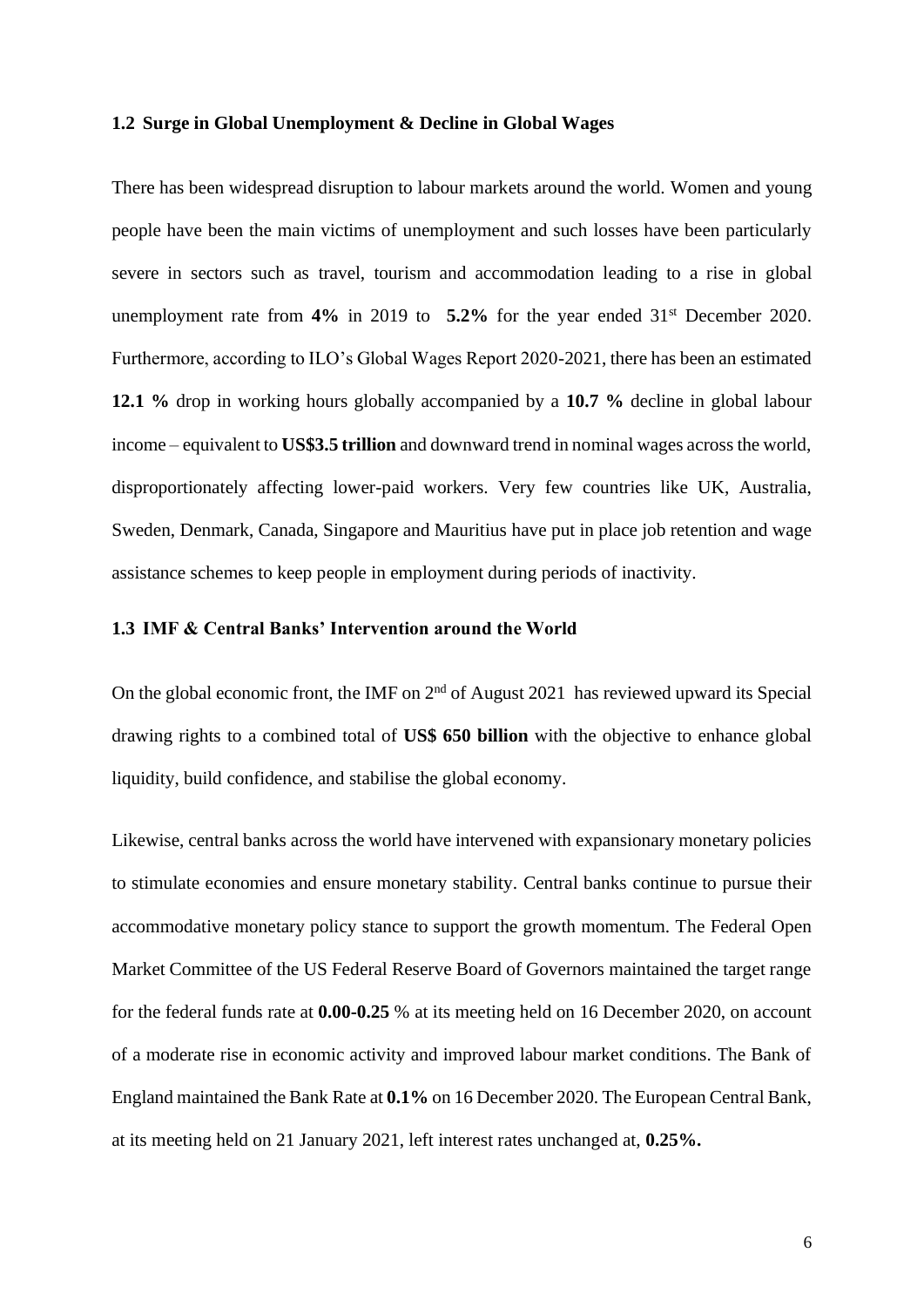Central banks have also adopted unconventional monetary policy tools, by displaying their "Commitment effect" in providing assurance to investors of keeping the interest rates to its lowest for an extended period. Central banks also made use of both quantitative easing; to increase the size of the central bank's balance sheet beyond the level needed to set the repo rate near to zero and qualitative easing, by regular intervention in the bonds and securities market. The Federal Reserve of the USA has injected a historic record of **US\$ 2.3 trillion** in its financial market during the last one year. The Reserved Bank of India has also transferred **US\$ 24.8 bn**  as dividend to the Government of India to ease fiscal pressure.

#### <span id="page-6-0"></span>**1.4 The Global Fiscal Response**

Governments around the world have deployed significant funds to boost health expenditure, welfare payments and wage subsidies to firms to retain employees. The timeliness of fiscal responses has been effective in preserving the economic and social fabric across the globe. The US Government has introduced US\$ 5.2 trillion as fiscal stimulus, representing **13.2%** of its GDP. Fiscal Response in Africa has been challenging due to limited fiscal space the required stimulus. According to the United Nations Commission for Africa, across the continent, 45 African governments have announced some form of fiscal stimulus in response to the pandemic, with South Africa, being the largest with a fiscal response of **US\$38 billion.** Many African countries have also repurposed their existing budget plans and reduced the capital expenditures to ease up the fiscal pressures and adopted supplementary budgetary laws to streamline the necessary response funding. For the West African Economic and Monetary Union (WAEMU), it was necessary to suspend the fiscal deficit rule in order for member countries to borrow more than **3%** of GDP to finance the required stimulus responses.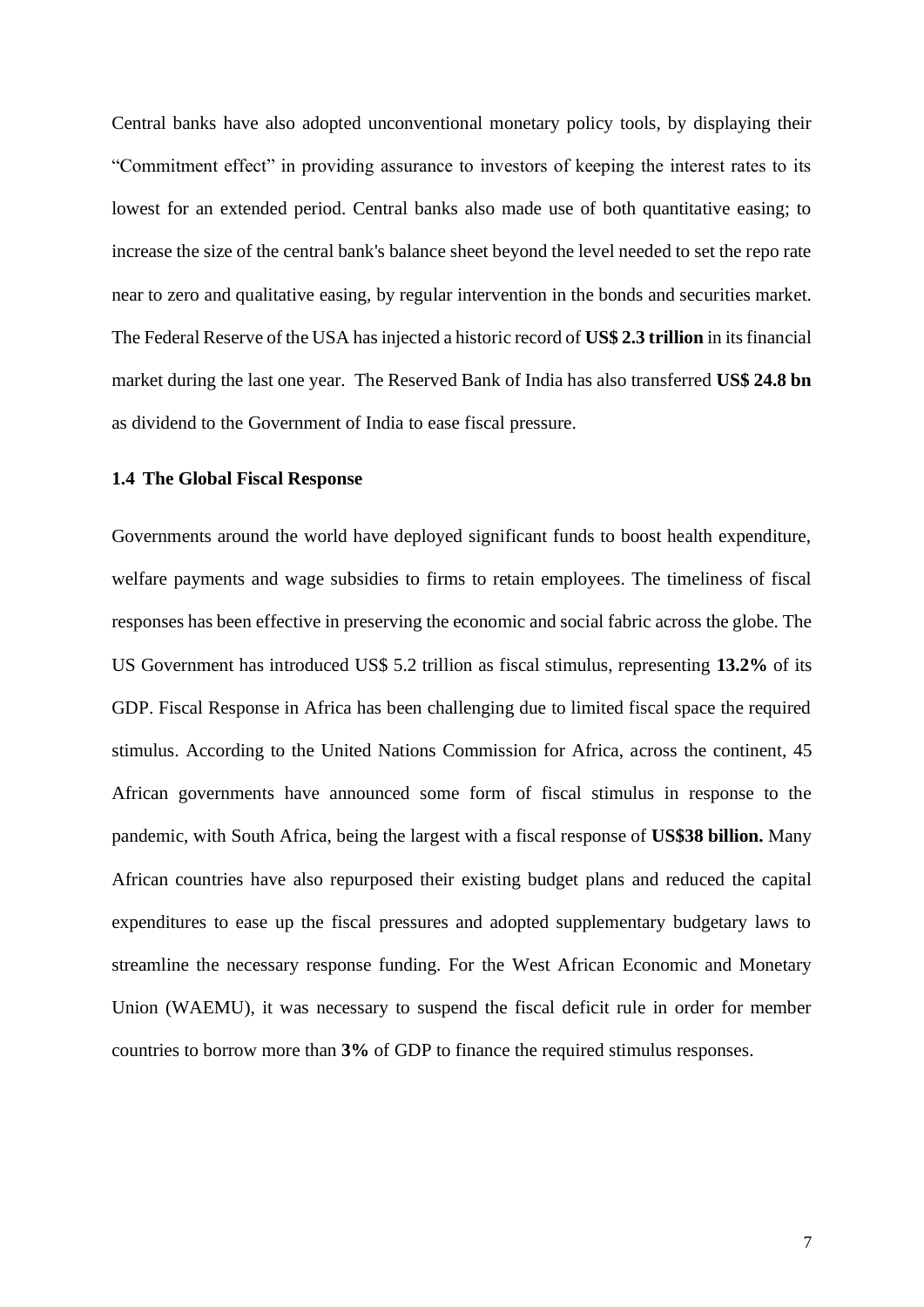#### <span id="page-7-0"></span>**2. The Mauritian Economy in 2020-2021**

The pandemic has reiterated the vulnerability of the Mauritian economy to withstand any external shocks, coupled with significant downfall in tourism receipts and closure of the Mauritian border. The Mauritian economy experienced an economic contraction of **-14.9%** for the year **2020** following a growth of **3.1%** in **2019**.The resumption of business activities during the last half of 2020, has been reassuring even though most of the sectors have registered a contraction. The tourism sector has been the hardest hit with a contraction of around -**80%** in 2020 followed by the manufacturing sector with a contraction of **-17.8%.** The only two sectors that have registered growth rates are the **ICT sector (5.9%)** and the **Financial Services sector (1.0%)** respectively.



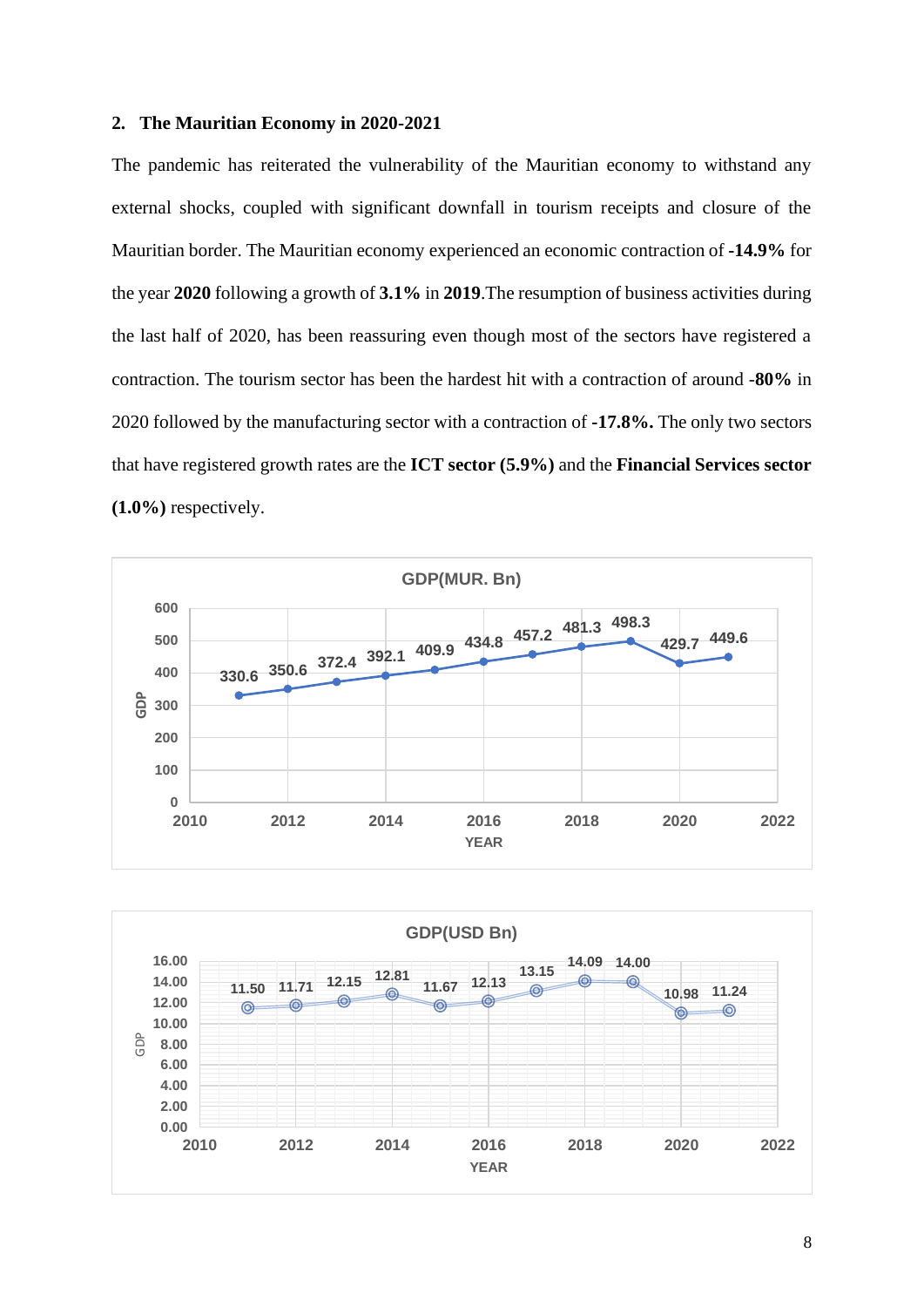For 2021, the Mauritian economy is projected to grow by 5**%** from its 2020 growth baseline to reach **MUR 449.6 bn**. The economic rebound is expected to be driven by significant public investment in infrastructure, new metro lines, social housing and renewable energy projects under the public sector investment programme for 2021. Private sector investment is also projected to register a gradual hike with investment in agro industry, healthcare, renewable energy, manufacturing, and pharmaceutical sector emanating from the investment approval of the Economic Developing Board for 2021.

**Headline inflation** as of June 2021 stood at **2.2%** compared to **0.5%** for the 12-month period ending December 2019. However, inflationary pressures are expected in 2021 due to higher freight charges, hikes in global food prices, currency devaluations, followed by several regulations and labelling requirements that will impact on the cost of doing business and reflecting on the general prices. Evidently the above-mentioned conditions impacted on **unemployment,** which has been on the rise from **6.7%** in December 2019 to **9.2%,** as at end of **June 2021**. This increase in unemployment is mainly attributed to economic inactivity in tourism-related sectors.

### <span id="page-8-0"></span>**2.1 The Triple Deficit in the Mauritian Economy**

The Mauritian economy has been facing the triple shock challenges in containing its budget deficit, current account deficit and saving-investment gap. The projected budget deficit for  $2020/2021$  is 5.6% of GDP. The current account account deficit as at  $31<sup>st</sup>$  December 2020 stood at **MUR 54.4** bn compared to **MUR 25.6** bn for 2019. There has been a one off significant hike in the current account deficit from **5.1%** of GDP to **12.6%** of GDP due to closure of border impacting drastically on travel and tourism receipts. Additionally, the country's overdependence on imports is also a cause of concern which needs to be addressed.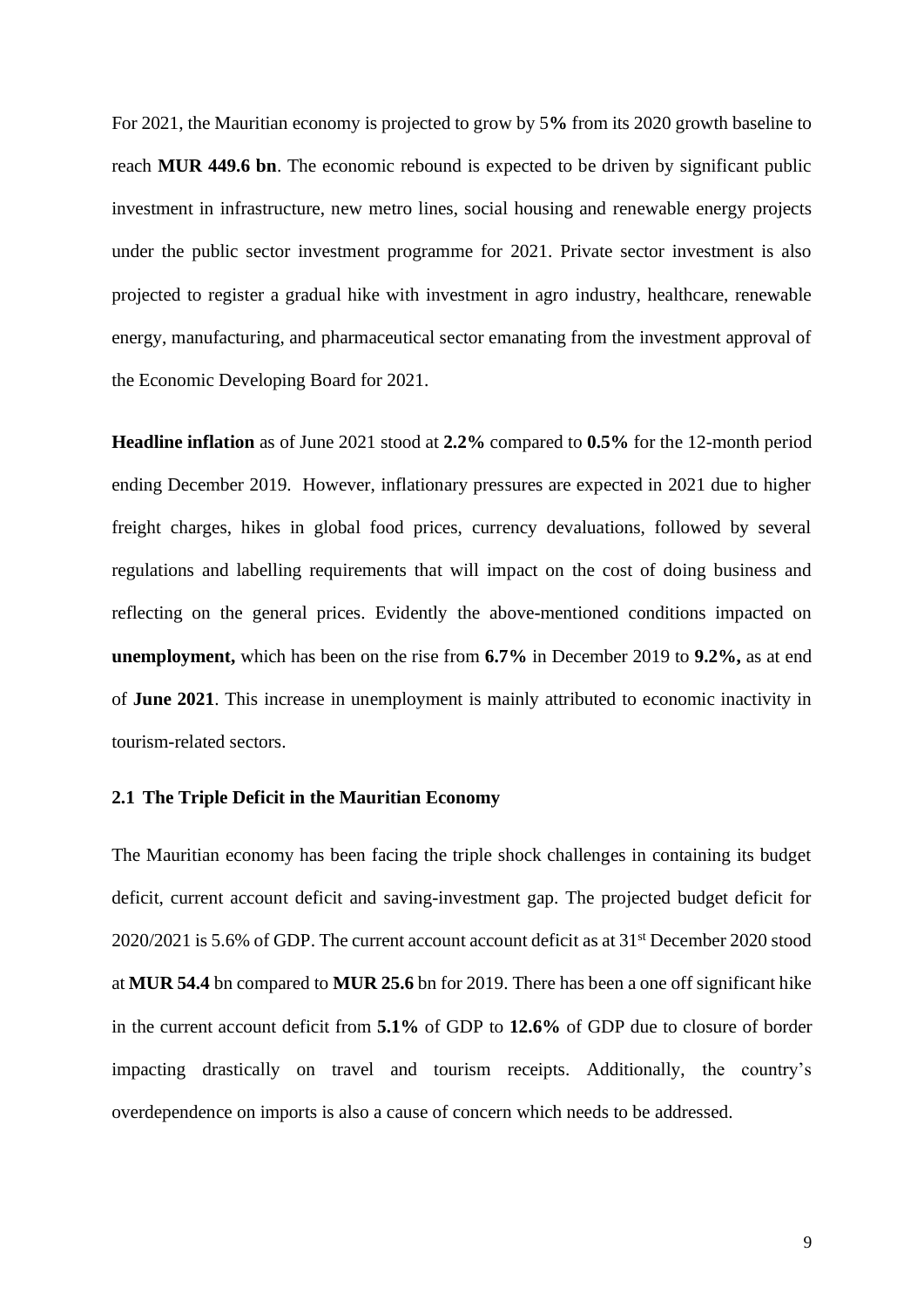The third widening deficit pertains to the saving- investment gap. Gross Domestic Savings have been on constant decline since 2008. The highest gross domestic savings rate registered in Mauritius was in 1986 representing **28.6%** of GDP, followed by **21.1%** in 2007. The gross domestic savings have tumbled significantly to reach **8.2%** of GDP in 2020. The same trend is noted in Gross Fixed Capital Formation which represents both public and private investments. GFCF as a percentage of GDP has dropped from **19.6%** in 2019 to **17.9%** in 2020. The Saving-Investment gap stood at **9.7%** of GDP for 2020 estimated at **MUR 41.6 bn**.

# <span id="page-9-0"></span>**2.2 FDI Flows in Mauritius**

According to the UNCTAD's World Investment Report 2021, Mauritius was among the top 5 largest destinations for FDI among Small Island Developing States (SIDS) in 2020. However, under the strains of the pandemic, FDI inflows to the SIDS fell by 40%, to USD 2.6 billion compared to 2019 levels. This drop eliminated the gains recorded in 2019 and FDI inflows in 2020 stood at levels last seen in 2012.

Over the 2005 – 2019 period, that is, prior to the onset of the COVID-19 pandemic in Mauritius, FDI inflow into the country grew by 696.4%, from MUR 2.8 billion in 2005 to MUR 22.3 billion in 2019. This was mainly on account of rapid growth in the Real Estate and Financial & Insurance sectors. However, 2020 witnessed a sharp drop in FDI inflows to Mauritius with sectors such as Accommodation & Food service activities, Information & Communication, Financial & Insurance activities, and Real Estate activities facing the largest declines in absolute value.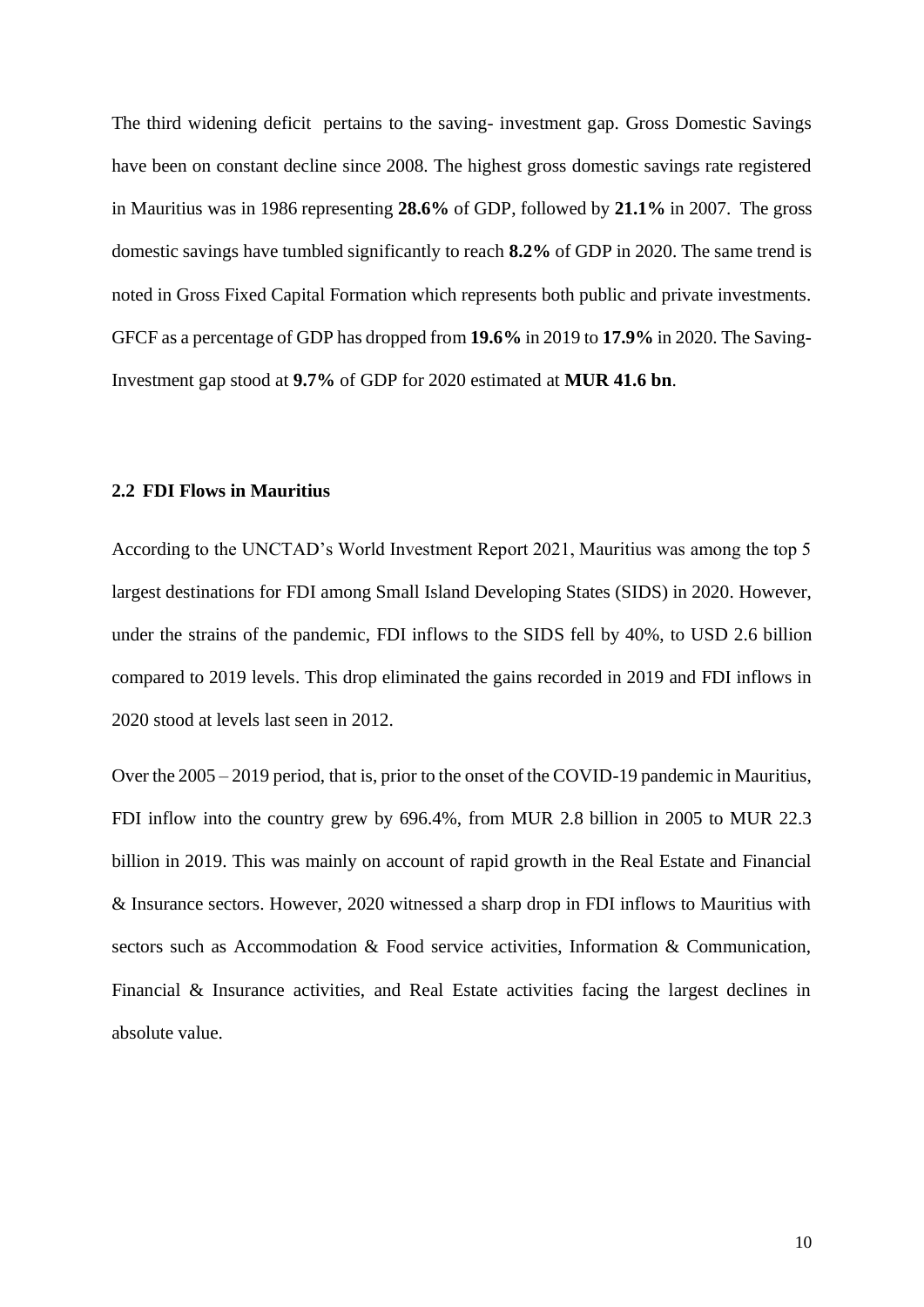

*Source: Bank of Mauritius*

# **Sectoral Classification of FDI**

As shown below, the largest recipient of FDI inflows in Mauritius has been the Real Estate sector, accounting for, on average, 46% of total inflow of foreign direct investment over the last 15 years. This share rose from 37.8% in 2005 to 72.6% in 2019 and 60.1% in 2020.



**FDI Inflows by Sector (Total over the 2005-2020 period)**

- **Agriculture, forestry and fishing**
- **Manufacturing**
- Electricity, gas, steam and air conditioning supply
- Construction
- Wholesale and retail trade
- **Transportation and storage**
- Accommodation and food service activities
- **Information and communication**
- Financial and insurance activities
- Real estate activities
- Human health and social work activities
- **Other service activities**
- Unspecified

*Source: Bank of Mauritius*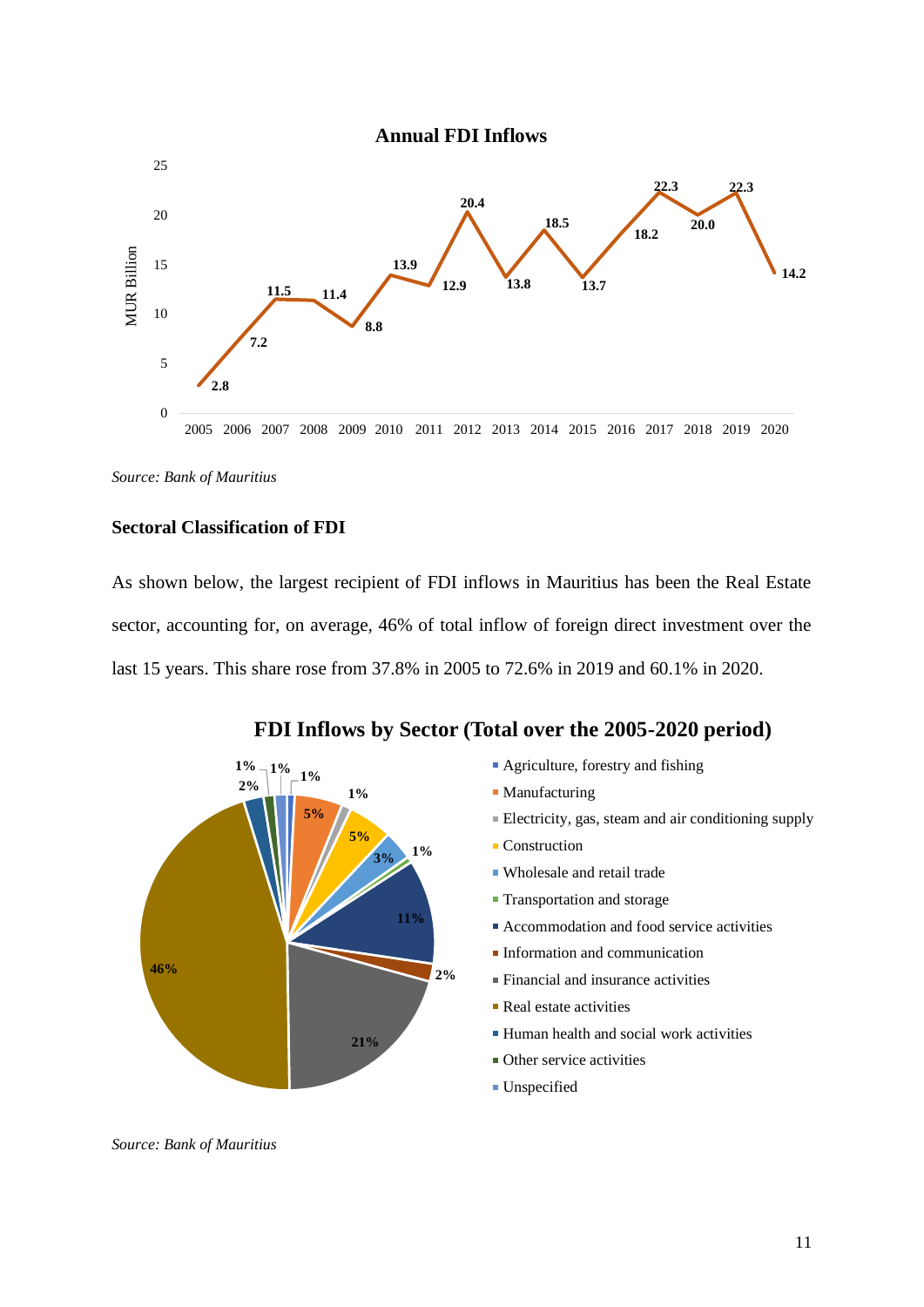While the Real Estate sector commanded a major share of FDI into Mauritius, more than 70% of the FDI for this sector was directed to IRS/RES/IHS/PDS/SCS over the last 3 years with the main aim of promoting the development of a mix of residences for sale to non-citizens, citizens and members of the Mauritian Diaspora.

Over the period analysed, the 3 main recipients of FDI have been the Real Estate, Financial  $\&$ Insurance and Accommodation & Food Service sectors. Given that in the former, the bulk of the FDI is directed towards schemes which do not generate much value addition to the economy, focus should be on attracting FDI in productive sectors that are growth driven and generating employment.

### <span id="page-11-0"></span>**3. Challenges & Way Forward**

#### <span id="page-11-1"></span>**3.1 Macroeconomic Policy for Economic Stabilisation**

Since April 2020, the Government has come up with a set of policy mix to address and alleviate spilled-over consequences arising from the pandemic in Mauritius. A broad range of policy measures have been put in place to soften the impact of plummeting revenues on households and businesses. Measures such as tax relief, loan guarantees, Government Wage Assistance Scheme which have been effective since April 2020 are expected to phase out as from October 2021. It is imperative for the Government to plan and initiate a smooth transition towards the economic support exit.

### <span id="page-11-2"></span>**3.1.1 Monetary Policy – Restoring Conventional Policy stance and practice**

The Bank of Mauritius (BoM) has introduced several support measures since last year to households and businesses. Incentives include one year moratorium on household loans at commercial banks, extending line of credit from US\$ 300M to US\$ 500M, swap arrangements of US\$ 100M to support import-oriented businesses. There has also been the timely intervention of the BoM to review donward the key repo rate to **1.85%.**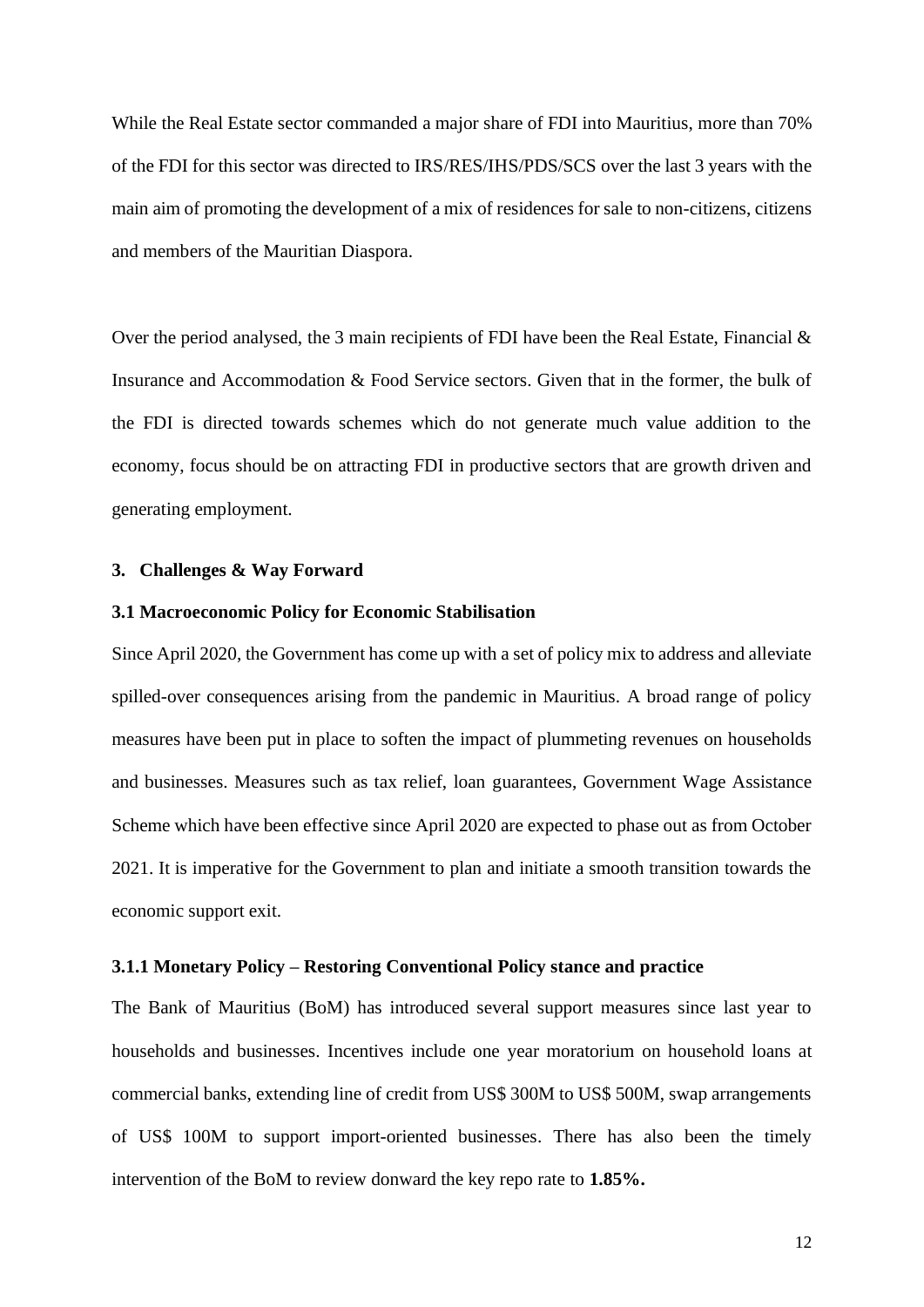The BoM has also set up the Mauritius Investment Corporation Ltd (MIC), as a de-risking entity to support systemic and distressed companies. The two objectives of the MIC is firstly to mitigate contagion of the ongoing economic downturn to the banking sector, thus limiting macro-economic and financial risks; and secondly to secure and enhance financial wealth for current and future Mauritian generations while ensuring the stability of the banking sector. Monetary policy will also need to remain accommodative until significant economic recovery is attained. A steady inflation and stable financial markets should remain the topmost priority of the central bank. Moreover, delays have been noted towards the introduction of green bonds in the market which offer an exciting opportunity for both investors and issuers to encourage sustainable growth in environment friendly investments.

### <span id="page-12-0"></span>3.1.2 Exchange Rate Policy - Correcting Exchange rate disequilibria

The abruptness and speed of the economic meltdown during the last 18 months has caused serious damage to the foreign currency market in the country impacting massively on the business community. The Mauritian Rupee has shown sign of stress in maintaining its currency value vis-à-vis the USD, Euro and GBP. There is an urgent need to correct markets disequilibria and stabilise the value of the Mauritian Rupee. The BoM has continued to intervene on the domestic foreign exchange market to smooth out undue volatility in the rupee exchange rate and ensure that the rupee broadly reflects domestic economic fundamentals. Nevertheless, there has been a significant depreciation of the rupee in the last one year. The pandemic year has further intensified and dragged a depreciation of **22.7%** against the USD with the change in value of \$1 at **MUR 35.2** in January 2020 to **MUR 43.2** as at the 30th of June 2021. The outcome has been destructive to the competitiveness of businesses in Mauritius coupled with exorbitant hike in freight charges.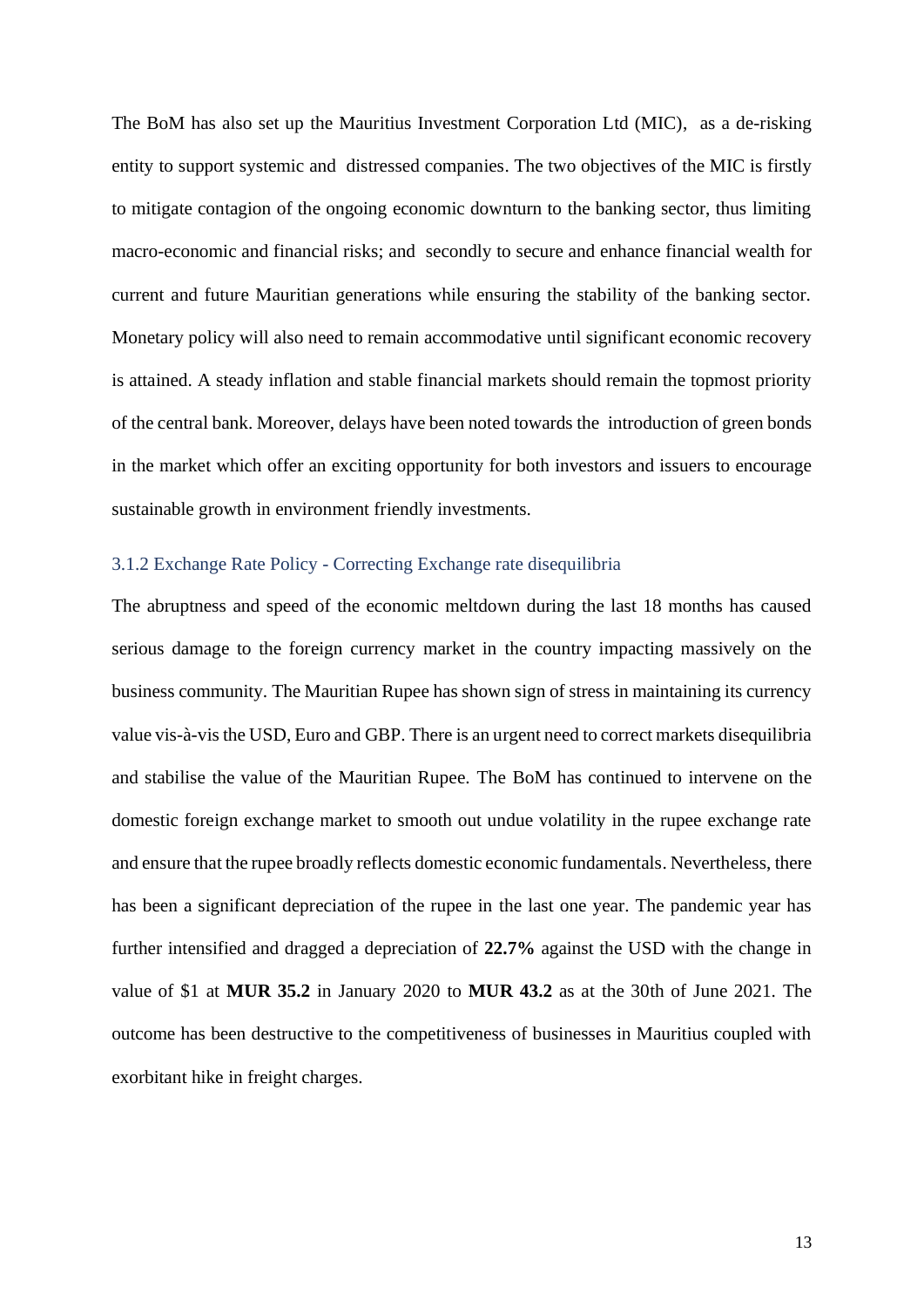#### <span id="page-13-0"></span>3.1.3 Fiscal Policy – Right balance between Fiscal Stimulus & Fiscal Discipline

Suitable fiscal policy interventions, through the Covid-19 financial support packages, have served to relatively cushion the immediate impact of the sudden drop-in economic activities on firms and households, while at the same time preserving the country's productive capacity since last year. Government spending has been significant and has reflected on the growing public sector debts to reach **95%** of GDP as at end of June 2021. Consequently, the Government is currently in an economic trilemma consisting of (1) containing the debt level, (2) adopting an expansionary fiscal stimulus to shore up recovery and (3) to widen and consolidate social protections. It is paramount for the Government to have the right balance among its objectives, hence ensuring financial prudence while providing the required economic stimuli to re-ignite growth with the international full reopening of Mauritius this October.

# <span id="page-13-1"></span>3.1.4 Foreign Trade policy- Leveraging on the Potentials of the FTAs

The external trade has demonstrated encouraging signs with renewed export orders. Indeed, it is to be noted that export performance has been commendable during the fourth quarter of 2020 with exports increasing by **3.2%** compared to the corresponding period of 2019. Mauritius registered total exports to the tune of **MUR 128.9 bn** and total imports amounting to **MUR 209.2 bn** for the year 2020, resulting in a **trade deficit of MUR 80.3 bn**. South Africa ranked at the top, commanding **12%** of our total exports in 2020, followed by the United Kingdom (10%), the U.S.A. (10%), France (8%) and Madagascar (7%). As for imports, China (17%), the United Arab Emirates (12%), India (10%), South Africa (8%) and France (7%) remained our top 5 source markets in 2020.

2021, a year that is undoubtedly redesigning the global trading landscape, has also seen the coming into force of three major Free Trade Agreements (FTAs) signed by Mauritius: the Africa Continental Free Trade Area (AfCFTA), the Mauritius-China FTA and the Comprehensive Economic Cooperation Partnership Agreement (CECPA) with India. Those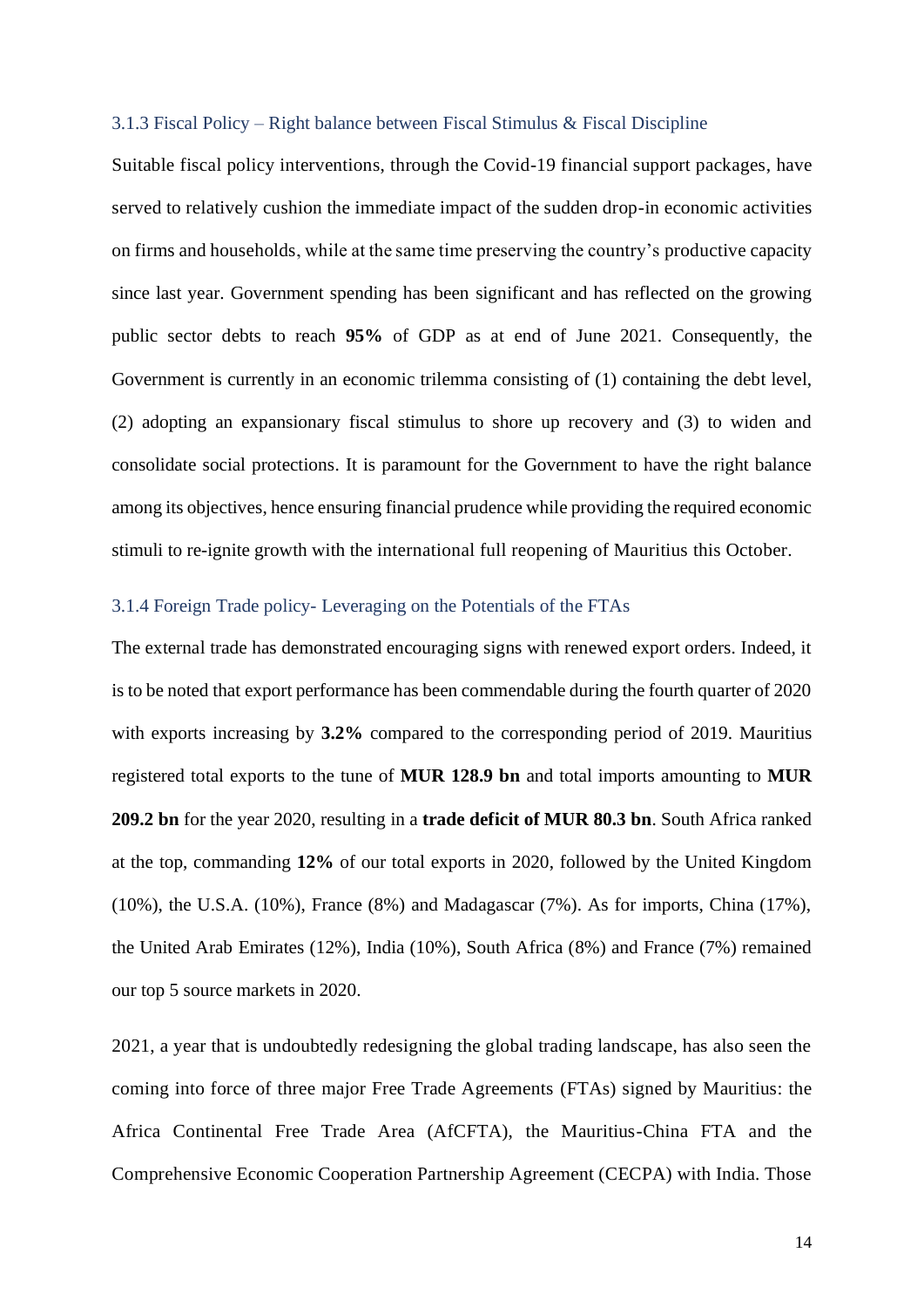FTAs cover not only the trade in goods but also, the trade in services and investment. Through these agreements, Mauritius is affirming its position as a leading hub in the Asia-Africa corridor, especially now that the shift from globalisation to regional concentration is a reality. Mauritius is geographically and strategically well-positioned to harness the potential of AfCFTA and act as a nexus along the India-Africa and the China-Africa Trade Corridor. Combined, the FTAs can serve as catalysts to boost trade and commerce. Taking into account previous agreements signed by Mauritius, for instance the Turkey FTA or the Pakistan Preferential Trade Agreement, the business community is facing a huge potential, representing 70% of the world market. To tap in these opportunities, it is vital that private business operators explore new possibilities in terms of joint ventures with foreign companies or move towards value-added products. In this vein, the Mauritius Freeport, as a tax-efficient and modern logistics hub, is to play a crucial role to attain this objective, thus facilitating the import of goods in semi-finished form, adding value in Mauritius, and then re-exporting them to both Africa and Asia.

The current context, however, poses several challenges that need to be urgently addressed. Amongst them are drastic increases in freight charges, ranging from **270%** and **400%** with regards to containers coming from Europe and China respectively, language barriers, and glitches noted in traffic & maritime connectivity, rules of origin and calculation methods.

Significant port delays have also been observed, heavily impacting on the cost of trading via Port Louis. It is high time to implement the Single Maritime window for vessel clearing, and hence, revitalise port services while making sure that port efficiency is at its optimised. The promotion of trade of goods and services, investment and commerce in the region would not be possible without boosting air and maritime access. A complete transformation of our existing network, leading to speedy connectivity is a must if we want to make the most of new business opportunities that are open to us.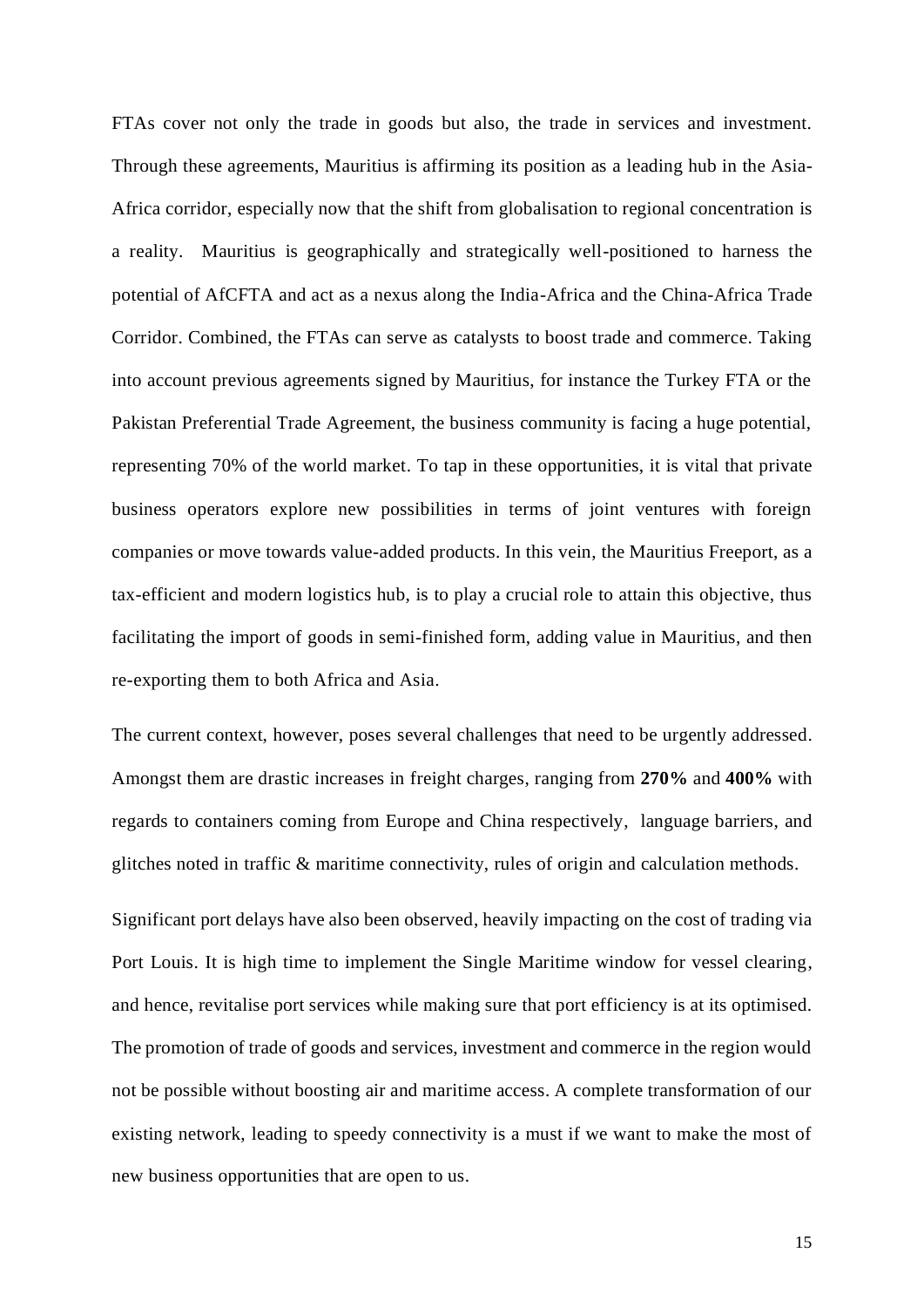The setting up of a Trade Development and Intelligence unit under the Economic Development Board (EDB), along with the creation of an E-Export Directory and an Export Development Programme, as announced in the last Budget, are bound to improve export readiness of business enterprises.

### <span id="page-15-0"></span>3.2 Accelerating Structural Reforms

The pandemic has created new headwinds, aggravating structural and systemic weaknesses. The result has inevitably resulted in an economic and social deterioration. Hence, it is the time now to embark on new structural reforms and welcome innovative policies.

## <span id="page-15-1"></span>3.2.1 Legal and Regulatory Reform

Regulatory reform is a necessity by the Government although regulations can have both positive and drastic effects on businesses. If the private sector is the main driver of economic development, it is the government which establishes the climate in which businesses operate. While private sector firms thrive more easily in a sound regulatory environment that creates a level playing field, all too often, regulations miss their principal objectives and lead to crippling businesses.

It has been observed that several regulations have burdened entrepreneurs and have dented business competitiveness, as with those pertaining to the plastic ban, tax on sugar sweetened products, imported fish, and the will to control the prices of pharmaceutical products. Most of these regulations are being decided without any prior consultation with the private sector, as a result of which, the cost of doing business in Mauritius is being heavily impacted. It is worthy to note that Business Regulation Reforms can be fruitful and have a maximum impact when undertaken in a coordinated and consultative manner.

The Business community is awaiting the earliest setting up of the RIA office for policy discussion and review. It is imperative that predicitability, visibility and clarity in business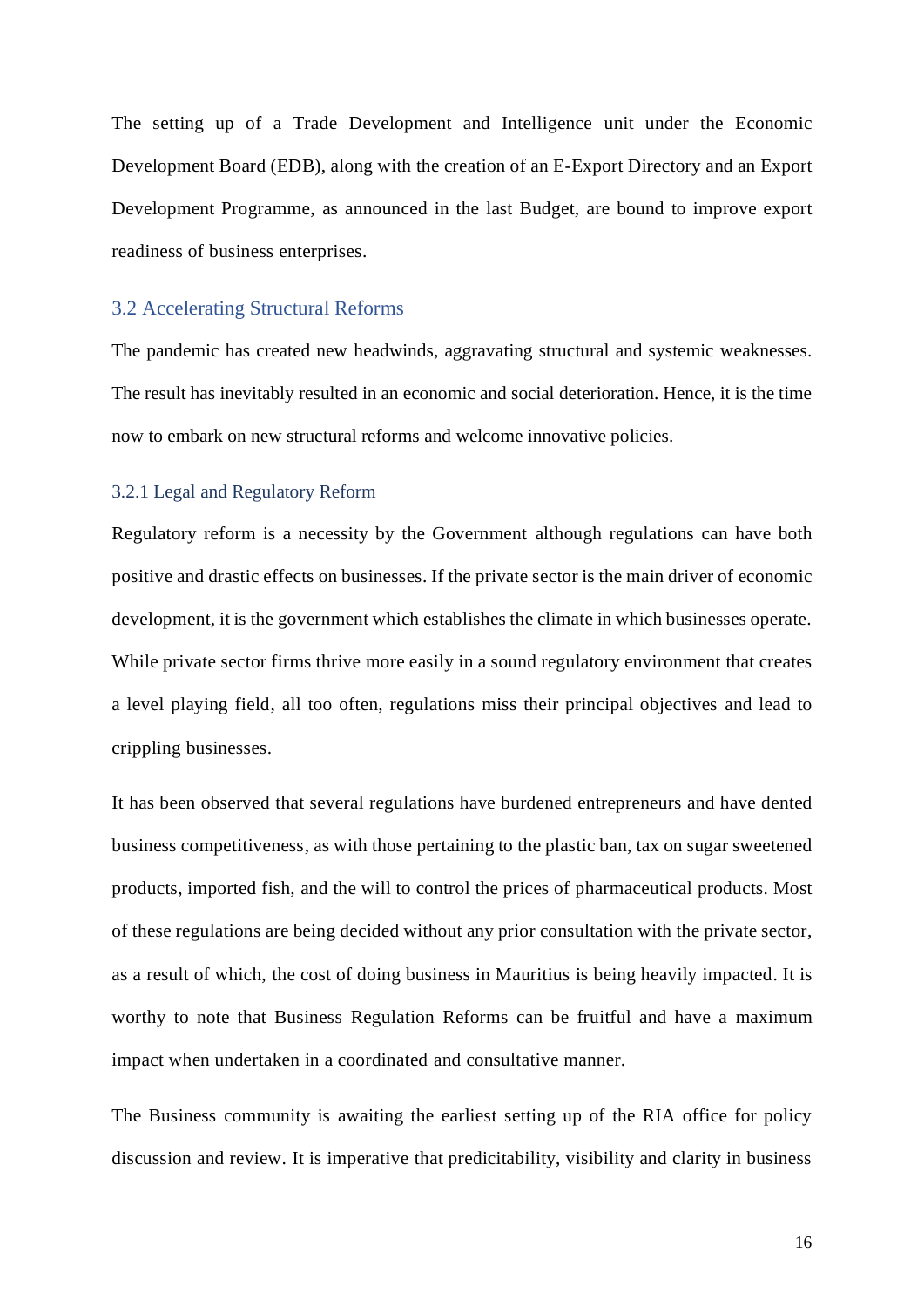practices prevail. These conditions will be possible only if the Government: (i) provides timely notification of new proposed regulatory measures, (ii) is open to and invites consultations on new and amended regulatory measures, (iii) conducts appropriate assessment of the impact of proposed regulations.

#### <span id="page-16-0"></span>3.2.2 Labour Reforms - skills mismatch, productivity, Training & Development

The current challenging context calls even more for a culture of productivity and competitiveness across all sectors of our economy. Fostering and attracting high skills are the impetus towards innovation and transformation. In 2017, Mauritius was ranked **45th** on the Global Competitiveness Index worldwide. In 2019, it regrettably lost 8 places in the ranking due to the decline in the average labour productivity in Mauritius, from 4.1% in 2009 to 2.5% in 2019. This bottleneck should be continually addressed, to create an environment conducive to innovation, investments in Research and Development (R&D), collaboration between universities and the private sector, and the protection of Intellectual Property. Innovation requires a skilled workforce in terms of both hard and softs skills. In addition to upskilling the local workforce, there is a need to attract and retain overseas talent to address the skills mismatch and to move up the value chain in the knowledge economy. Innovation should be induced and accommodative.

### <span id="page-16-1"></span>3.2.3 Pension Reform

Mauritius is experiencing an ageing and declining population, with far-reaching consequences on government finances. The number of people aged 60 and above stood at **239,041** as at December 2020, representing **18.8%** of the total population. It is expected to attain **23%** by 2027 and **35%** by 2057. Moreover, in 2017, there were **4.3** active people to support every elderly person, this ratio is expected to drop to **2.4** in 2037 and **1.7** for each older person in 2057. Demographic challenges call for the proper balancing social protection and fiscal sustainability with demographic challenges. **MUR 29.6** bn has been spent on the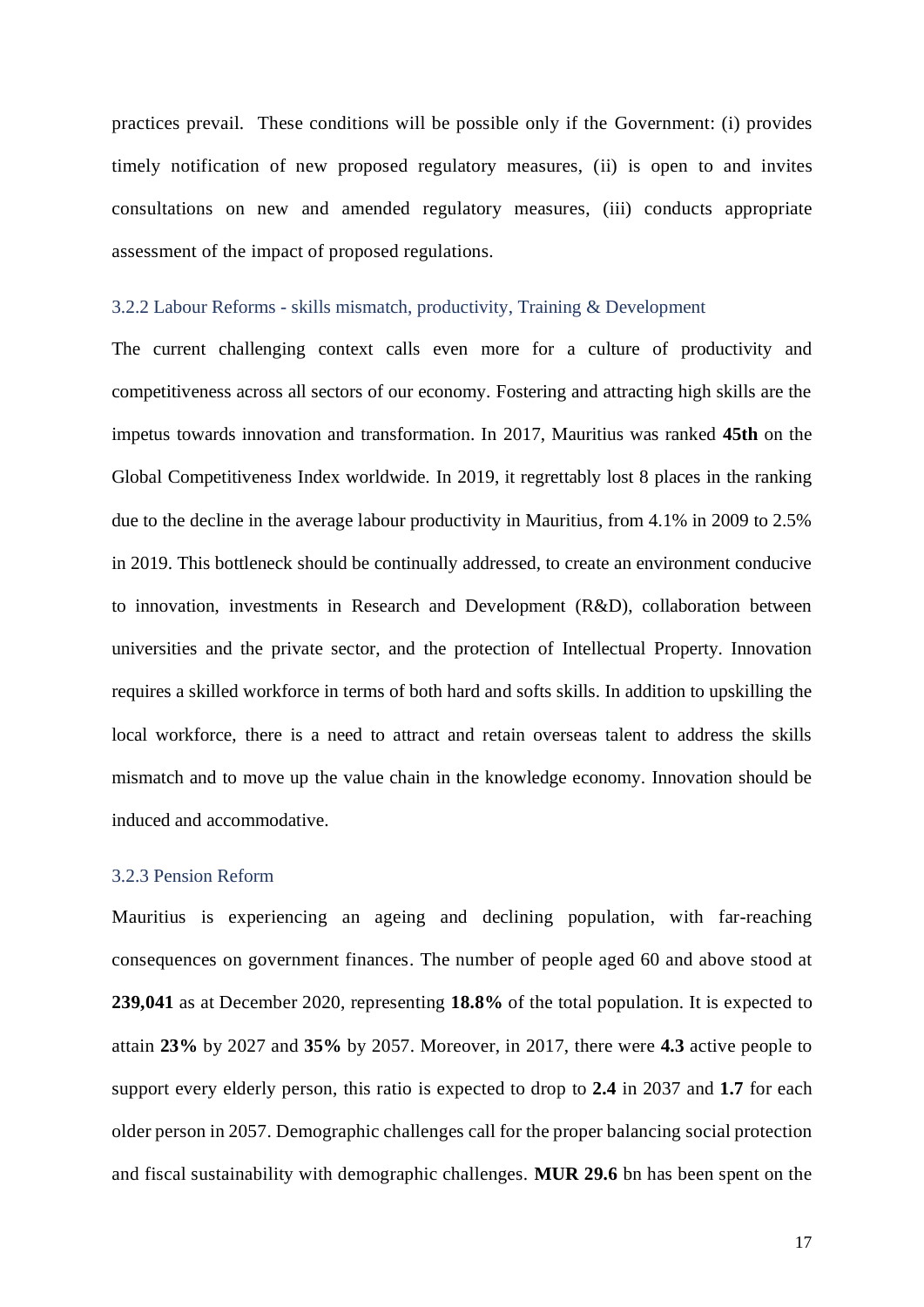basic retirement pension in 2020 representing **6.9%** of GDP. The pension system, in its present form is a time bomb which needs to be addressed. Now is the time to embark on a national consultative pension reform to ensure a financially sustainable, fair, equitable pension system. Several options exist in terms of pension reforms to include targeted pension, insurance pernsion contribution, incentives to promote private pension contribution etc.The Contribution Sociale Généralisée (CSG) has had repercussions on the cost of doing business in Mauritius. Open consultations between the Government and the Private Sector are welcome to revisit the CSG and come up with a mutually agreed formula, less burdensome for businesses. A range of reforms, with well-thought economic and social impacts, could be implemented to mitigate the projected increase in pension spending.

#### <span id="page-17-0"></span>3.2.4 Fiscal Reform

A sustainable public financial framework is paramount for the Government of Mauritius vis-à-vis international financial agencies like Moody's, the Mo Ibrahim Foundation, the World Bank and the International Monetary Fund. It has been observed that welfare spending and recurrent government expenditure are putting stress on public funds and at the same time, increasing the risks of a widening budget deficit and debt accumulation.

A sustainable fiscal reform, nurturing a philosophy of financial prudence and fiscal discipline must be undertaken, with the objective of widening the fiscal space while, enabling a simple and efficient the tax regime. Over the years, the tendency has been to modify the simple tax regime by adding more taxes, increasing tax rates whilst raising tax deductions and exceptions. Several tax exemptions became limited according to ceilings such as the solidarity tax and the CSG, which have further complicated tax impositions and raised the level of taxation for some individuals and companies. A simple and low tax regime is a key to the attractiveness of Mauritius, as it would facilitate tax declarations and motivate individuals and companies alike to contribute to the economic development. Conversely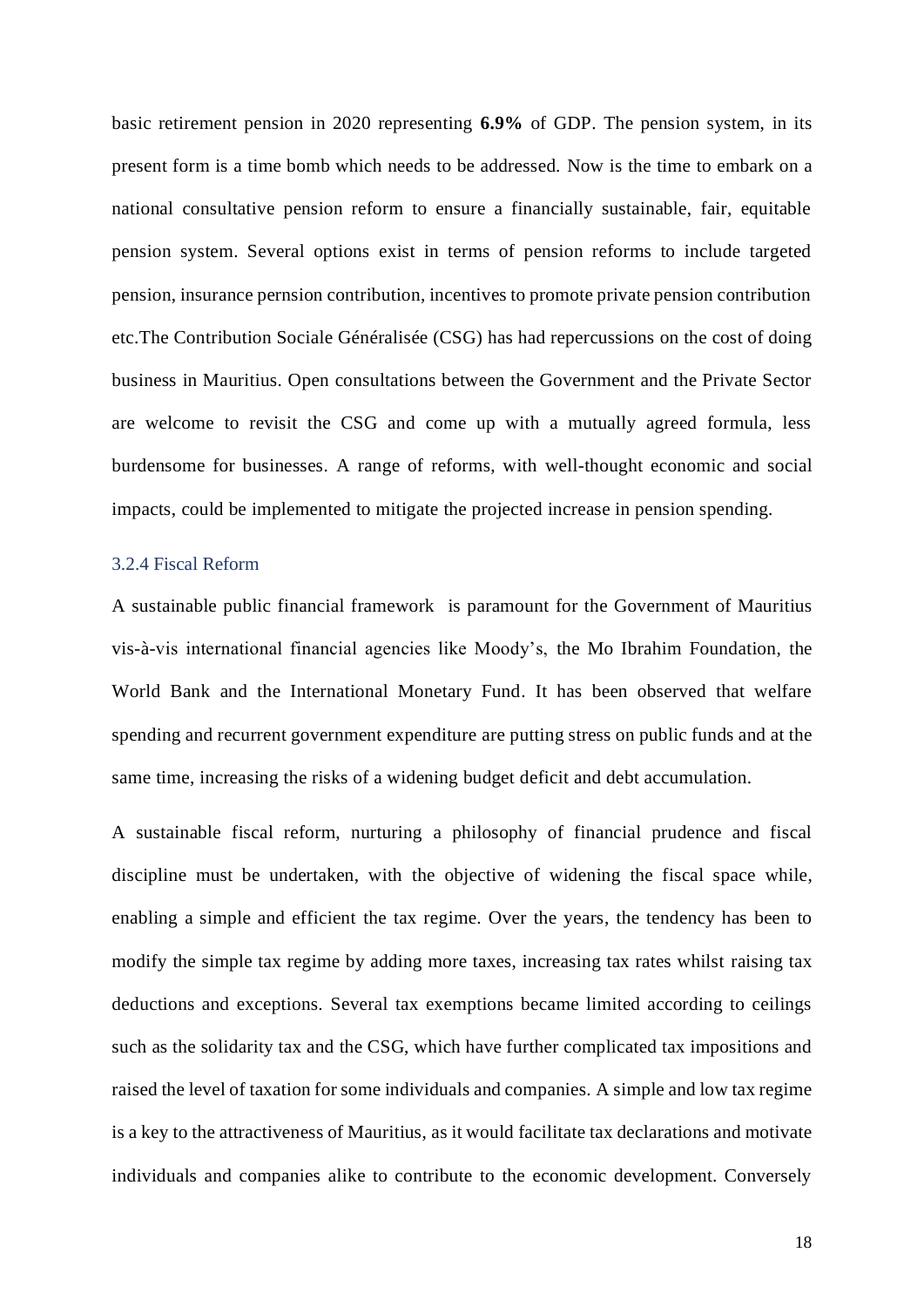complex tax computations and high tax rates encourage tax avoidance exercises and could lead to lower tax collections than anticipated. Moreover, Government should also put more effort in revenue mobilisation by incentivising informal business activities to register and comply with relevant authorities

#### <span id="page-18-0"></span>3.2.5 Educational Reform

Over the past two decades, successive governments have introduced several educational reforms in Mauritius and the last one is still being implemented in the midst of the pandemic. Education reforms should not only aim at academic excellence but should also target skills development for better employability on the job market. One of the most important components to make this goal achievable is to align educational programmes to country objectives in sunrise sectors. The expansion of the scope of post secondary, vocational, and technical education can be achieved by creating further avenues in polytechnics, Artificial Intelligence, virtual learning and lifelong skills development prospects.

### <span id="page-18-1"></span>3.2.6 Institutional Reform

The private sector, as the main engine for growth, should be supported with efficient public administration, by diminishing the cumbersome regulatory and bureaucratic procedures specifically in institutions like the Port, the National and Land Transport Authority, licensing agencies, municipalities, and district councils. Good Governance and accountability should form the core of any institutional reform to improve the business climate and the ease of doing business in Mauritius.

# <span id="page-18-2"></span>3.2.7 Investment facilitation

Mauritius remains a business friendly destination ranked **13th** out of **190** countries in the World Bank Ease of Doing Business 2020. Numerous prospects and incentives for foreign nationals to invest, work, live or retire in Mauritius are possible, through the Premium Visa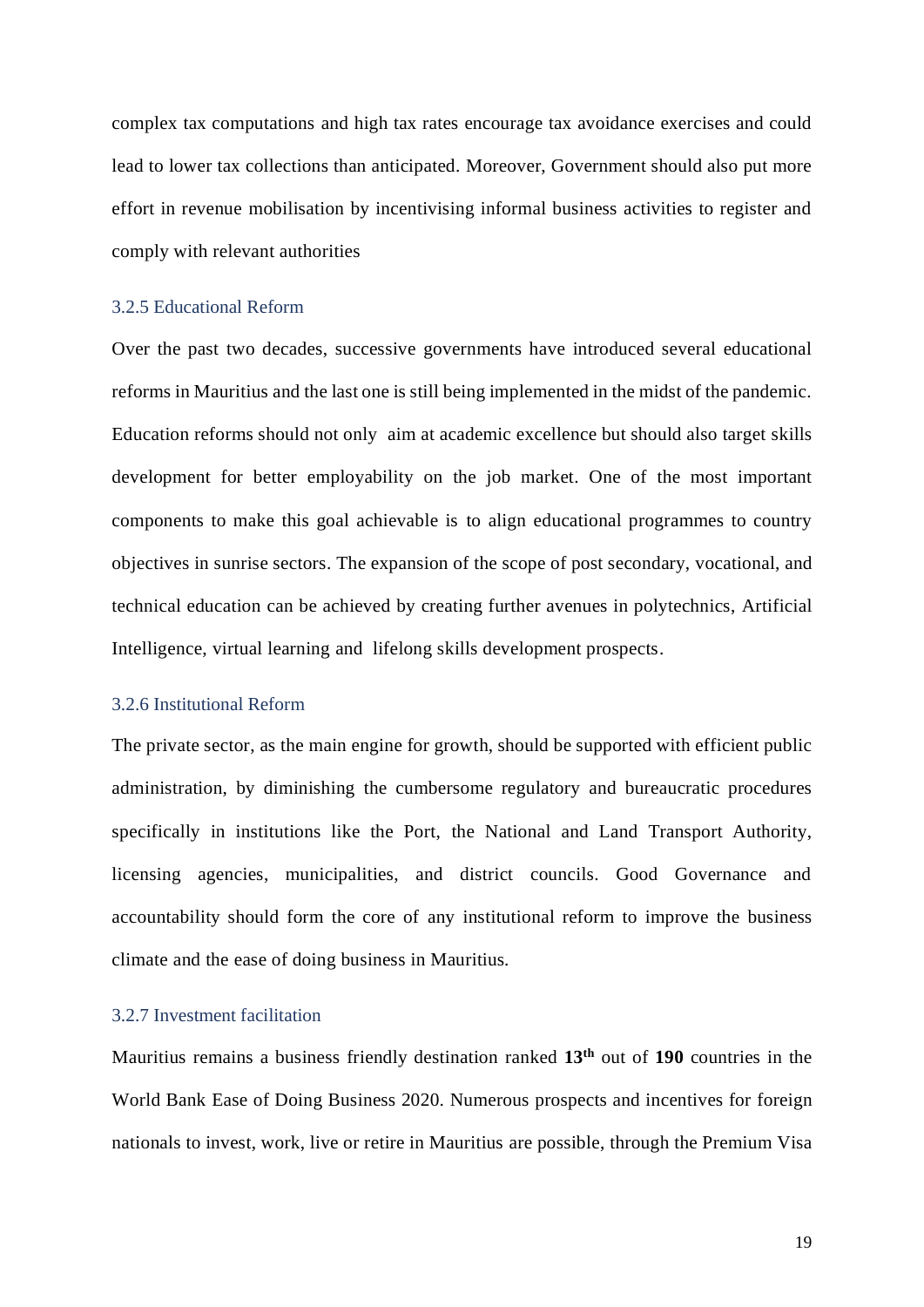Scheme and the allocation of a ten-year Occupation Permit amongst others. Over the past 20 years, international businesses and high net worth individuals have trusted the Mauritian jurisdiction for headquartering their international business and investment. Over and above the setting up of their Head Quarters in Mauritius, the Government should incentivise those global businesses to conduct their real economic activities in Mauritius, by targeting those specialised in bunkering activities, automation, software development, renewable energy and heavy engineering who are already domiciled here and should extend their business activities to Mauritius.

### <span id="page-19-0"></span>3.2.8 Reform towards Technological absorption & Digitalisation

The New business eco system is anchored with a growing attention to digital behaviour, remote working and learning, telemedicine, and delivery services; furthermore, other structural changes have also started to accelerate, including regionalisation of supply chains and a further outburst of cross-border data flows. However, it has been observed that both public and private sector organisations face the challenges of technological absorption, with low absorptive capacity to be the leading constraint to greater technology absorption due to shortage of skills and lack of expertise. Furthermore, in terms of E-Government, Mauritius currently ranked **63** in the E-Government Development Index should aim to improve its ranking. Both private and public sector organisations need to adapt to the age of Blockchain and digitalisation.

#### <span id="page-19-1"></span>3.3 Ensuring Fair Competition & Market Transparency

One of the current challenges to do business in Mauritius pertains to the lack of transparency and clarity and market fairness regarding policy measures which can potentially distort the market and affect the level of competition. To this end, the implementation of policies and regulations should be carried out in a phased guided manner with a mutually acceptable transition time. The competition law in Mauritius should aim to encourage sound competition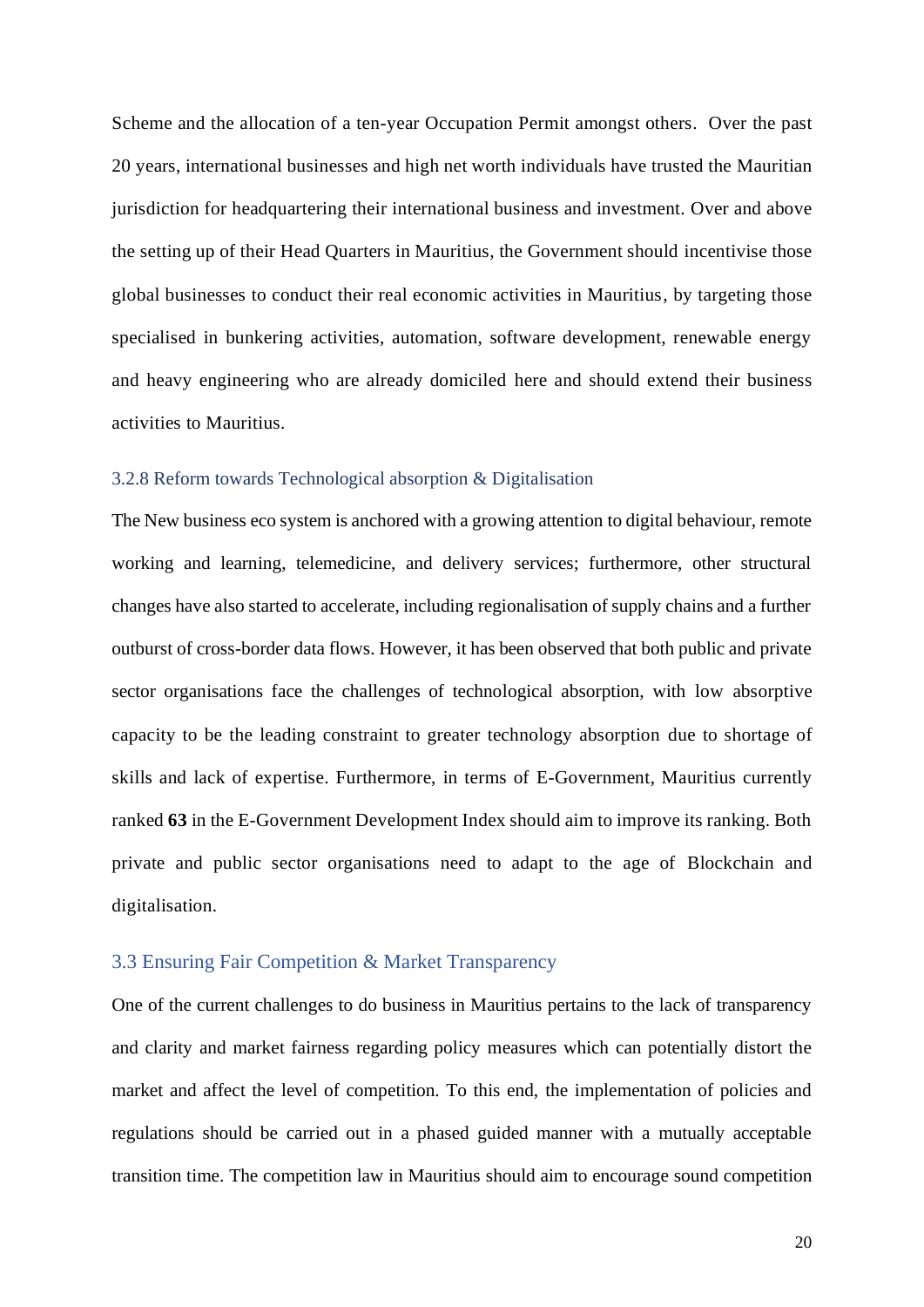by ensuring the principles of market forces to prevail. Market forces should not be artificially manipulated as it disrupts market fundamentals. It is paramount to foster a transparent environment for conducting business activities, promote free market policies, justice meritocracy and the rule of law.

#### <span id="page-20-0"></span>3.4 Enhancing Good Governance & Accountability in both Public and Private Sector

The nexus between Good Governance and Ease of Doing business is vital in building trust in the business community. The National Code of Corporate Governance should be anchored in both public and private sector organisations. Good corporate governance encourages better informed and longer-term decision making, as well as the efficient use of resources. It is imperative to introduce an assessment matrix and to establish a benchmark for frequent evaluation of both public and private organisations to assess their level of compliance towards the National Code of Corporate Governance. It should involve robust scrutiny, which places important pressures on improving organisational efficiency and at the same time tackling corruption.

# <span id="page-20-1"></span>3.5 Re-building our Industrial Base

The Industrial Policy and Strategic Plan (2020-2025) comprises 22 recommendations that will need to be effectively and timely implemented to transform the manufacturing base of Mauritius as globally competitive and sustainable manufacturing sector. The focus is to create a solid industrial foundation driven by smart production techniques, process innovation, high end technology with a skilled labour force to boost local production capabilities and improve on regional competitive and comparative cost advantages. Constant Public Private dialogue and participation are inevitable to ensure effective implementation of this new industrial policy. Moreover, the setting up of the Industrial Financing Institution (IFI) to embrace the transition towards this industrial upgrade is crucial. The oversight committee should closely monitor the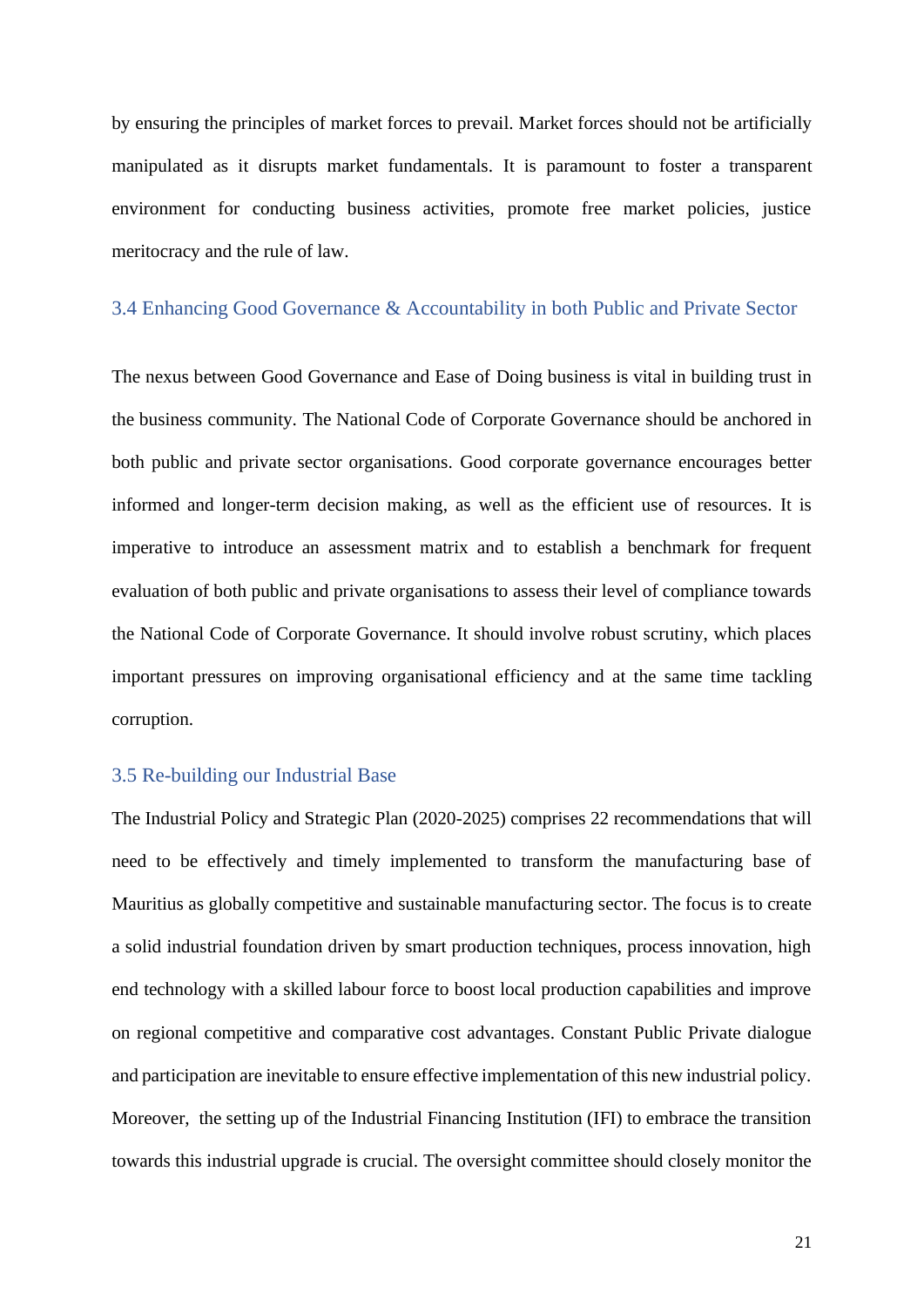implementation of the manufacturing sector skills development roadmap and a labour market flexibility framework. Consequently, it is imperative for the business community to embrace an innovative, skill-intensive and technology-driven strategy to enhance its competitiveness.

# <span id="page-21-0"></span>3.5.1 Reducing leakage of resources &over-dependence on external resources

Mauritius, as a Small Island Developing State, relies heavily on external resources in terms of raw materials, finished products, and labour resulting in excessive outflow of foreign currency and a loss of potential economic output. It is time to address this issue partially, starting with the encouraging local production and devise an import substitution strategy as recommended in the new Industrial policy 2020-2025. Outward remittances are also a source of leakage since, as the earnings of foreign workers are not being fully injected in the Mauritian economy. It is thus important to reduce such loss of resources and boost Mauritius' productive capacity to strengthen the country's industrial base. It is recommended that Government, through the Economic Development Board in consultation with private sector agencies, conducts an assessment of imported goods and services which can be locally produced and for which Mauritius can build a comparative advantage in the long run, compared to its regional counterparts and secondly, to ensure the development of skills and know-how required to build the cost competitiveness of local production. The industrial capacity of the country needs to be boosted and its export potential increased with rigorous implementation and monitoring.

### <span id="page-21-1"></span>3.5.2 Developing & Nurturing Sunrise Industries

Mauritius must set the base in developing sunrise industries. Beside the traditional sectors of growth, Foreign Direct Investment and expertise in sectors such as blue economy, renewable energy, circular economy, cane industry, pharmaceutical and nutraceutical need to be attracted. There is also a call to diversify the export base and explore new growth avenues.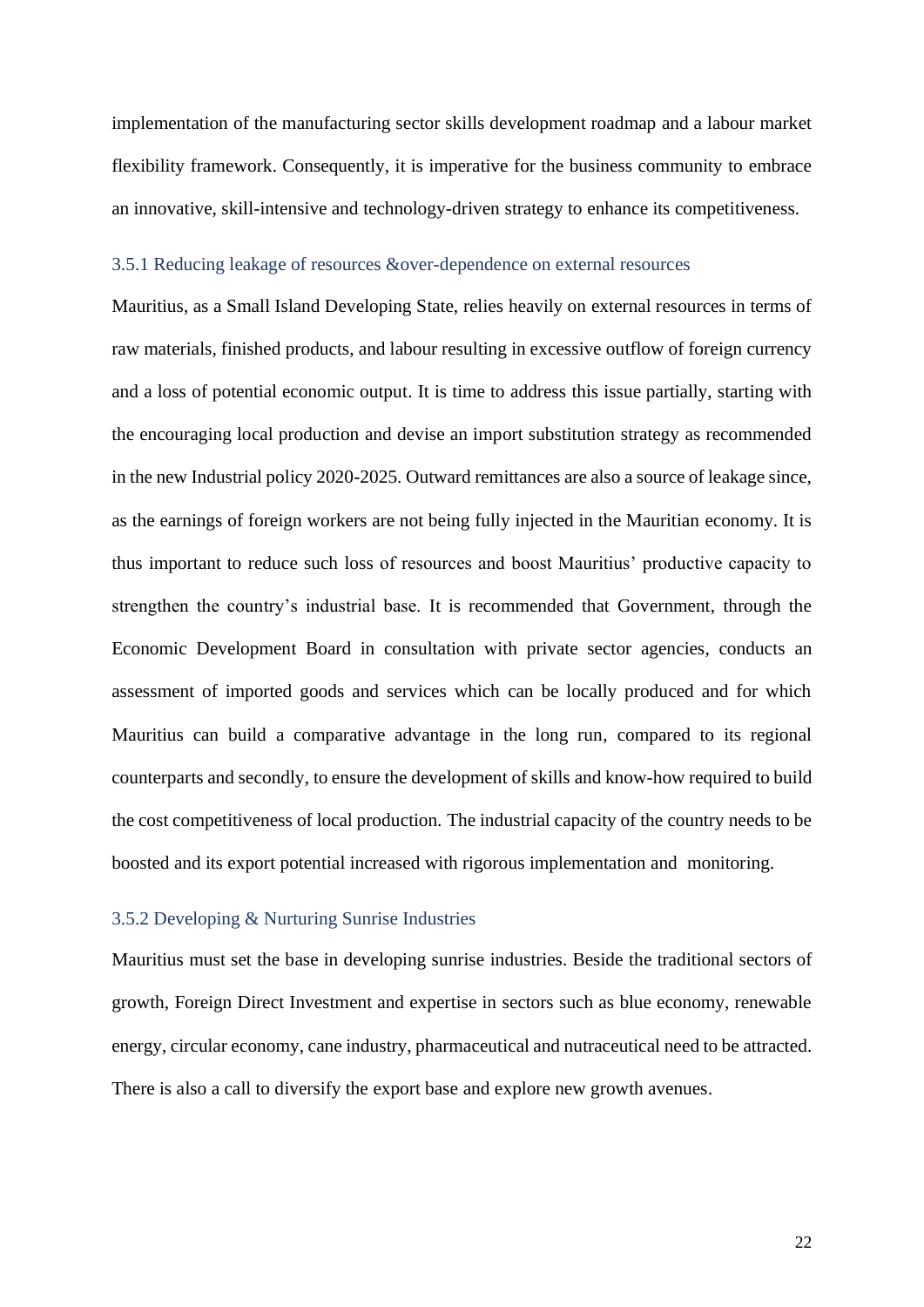#### **i. Blue Economy**

Mauritius has a huge marine ecosystem which has always been exploited by international competitors. There are immense opportunities in setting up fish processing and sorting, acquaculture and sea minerals as a new sector of growth. It is recommended that the government re-negotiate towards the renewal of the EU-Mauritius Sustainable Fisheries Partnership Agreement by including a proportion of fish stock to be processed and sorted in Mauritius. Government should also invite international Public-Private Partnerships to develop this sunrise sector. Government should also address the challenges faced by fishing operators such as warehousing, high storage cost and maintenance cost. Port development and cargo handling, which are key components in making the island a regional hub for seafood and processing of high-quality fish produce and other related products, also necessitate innovative technologies to downsize bureaucratic and cumbersome proceedings.

Aquaculture and deep-sea mining have tremendous business development potentials and should be explored by the business community. The transfer of expertise and technology to empower local start-ups to invest in this new sector should be facilitated. It is also important for government to incentivise firms to conduct research and develop aqua-based products.

A strong determination and commitment is required to effectively implement the blue economy strategy roadmap 2020-2024. There are tremendous potentials on facilitating seafood-related activities, including fisheries and aquaculture; shipping and maritime transport, freeport activities and bunkering, coral farming and rehabilitation, coastal and marine tourism in Mauritius.

# **ii. Moving from sugar to cane industry**

The Mauritian cane industry has historically been dependent on the production and exports of sugar. Export levels have fluctuated over the years and are expected to show a declining trend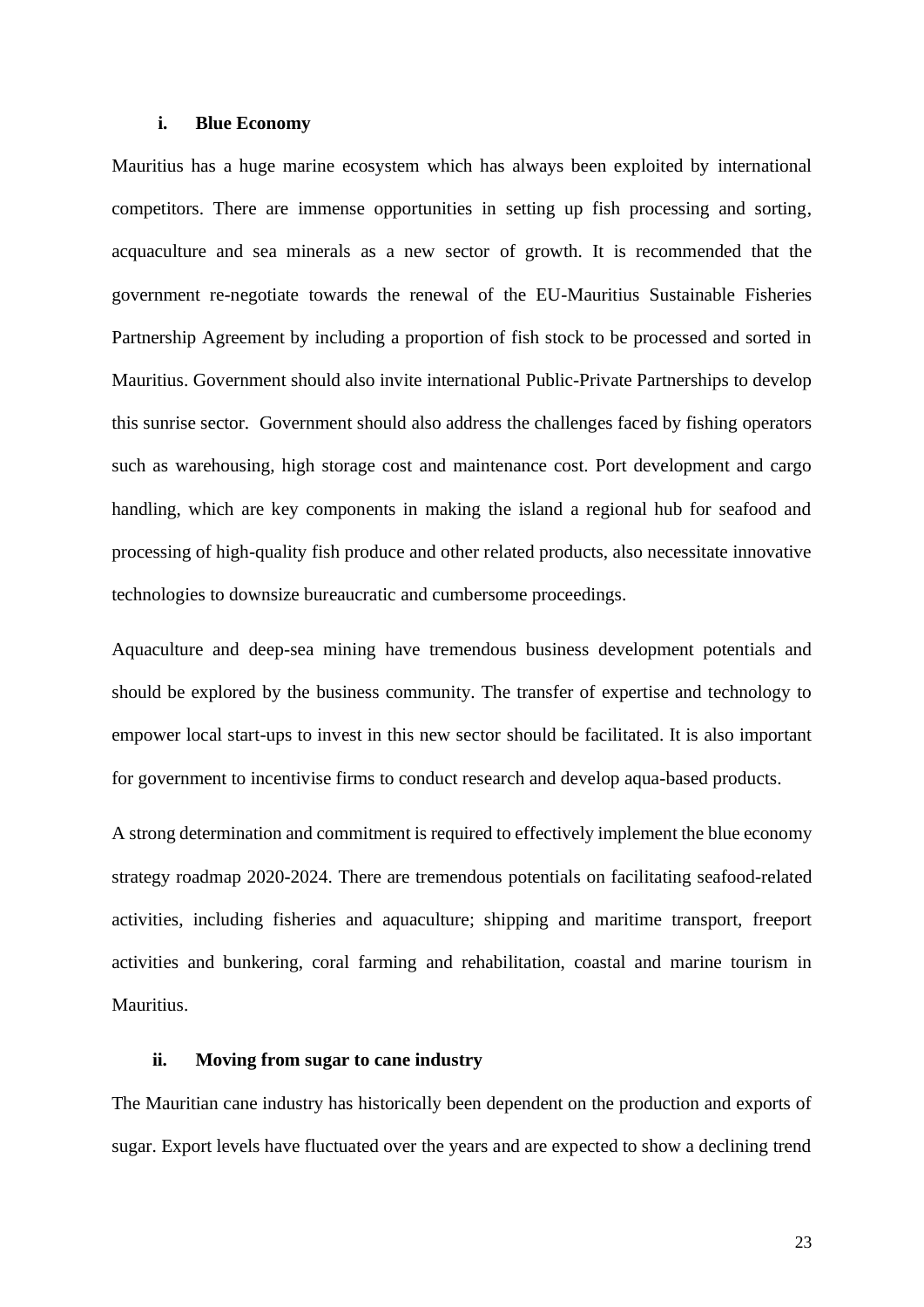in the future due to a lack of innovation in the sector and strong competitors in Africa, namely, South Africa and Eswatini. It is imperative for the Mauritian cane industry to diversify and attract investment to boost such diversification measures.

Sugar cane is a highly sustainable renewable source and possible diversification avenues include the use of bagasse to create electricity and the production of bio-polyethylene (building block of bio-plastic) from ethanol to reduce dependence on petroleum-based plastic and lower CO2 emissions. This, however, requires strong commitment from both the Government and the private sector for awareness creation and investment.

#### **iii. Renewable and Green energy**

The government's energy strategy aims at fostering the adoption of renewable and clean energies to curb the country's heavy reliance on fossil fuels and mitigate greenhouse gas emissions. The government has announced plans to ramp up the use of renewable energy sources for electricity generation from the current **13.3%** in 2020 to **60**% by **2030**, as announced in the 2021/22 Budget. It is important to note the investment priorities as incentivised by the government in areas such as wind farms, solar energy, biomass, wave, and waste-to-energy projects.

### **iv. Marine Bioenergy / Ocean Energy**

Marine-based renewable energy is attracting interest worldwide due to its commercial potential. Business organisations are investing in technologies to marine bio enrgy using wind, sea waves, tidal and microbial fuel cells. Mauritius should optimise on its marine reources and develop business and investment opportunities. It is recommended that Government conduct a feasibility study on the investment potenials of Marine Bioenergy in Mauritius and seeks expertise from countries like UAE, Australia and India.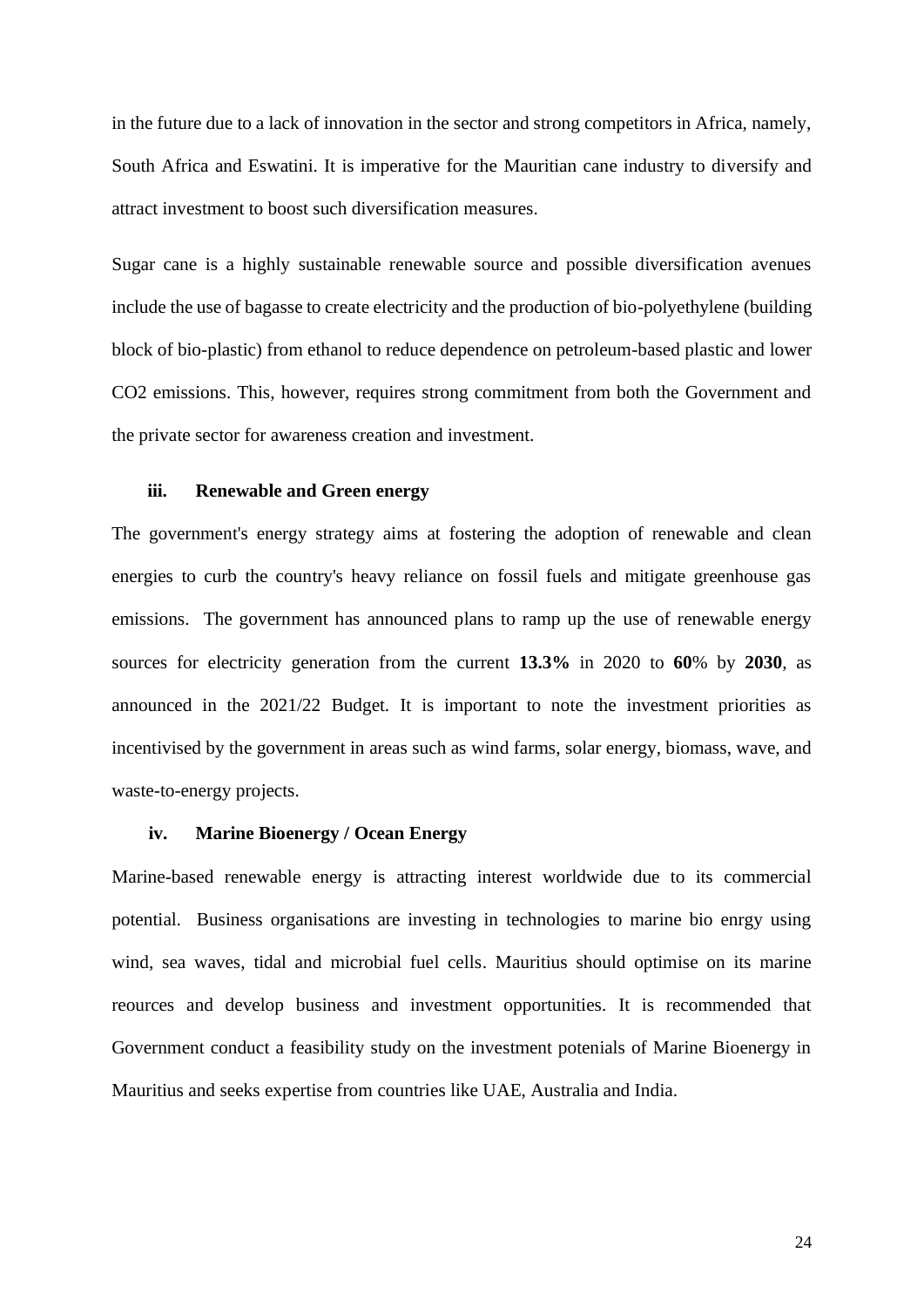#### **v. Pharmaceutical and Nutraceutical**

The development of the pharmaceutical industry in Mauritius represents an essential component of the Government's economic agenda to diversify into new sectors of activity, especially in light of the COVID-19 pandemic. It is essential to invest local pharmaceutical production through joint ventures and strategic alliances.. The development of this sunrise industry would position Mauritius to tap on the huge African market, most of which are in high need of pharmaceutical products, on preferential grounds due to regional trade blocs. For instance Nigeria pharmaceutical imports is USD 2.8 billion for 2019 , followed by South Africa USD 2.4 billion and Kenya USD 530.8 million. the setting up of a pharmaceutical industry in Mauritius will increase intra-African trade. Nutraceuticals also offer diversification opportunities in the healthcare industry. Worldwide, preventive medicine and supplements are gaining prominence with the nutraceutical industry expected to reach a global net worth of USD 340 billion by 2024.

#### **vi. Export of Services, Knowledge & Expertise**

Many countries have achieved the three tiers of economic transformation from primary, to manufacturing and service-led economy. However, very few such as Singapore, Japan, Switzerland, Norway and Sweden have been successful in developing a four-tier economic transformation from a service-led economy to a knowledge-based economy.

Mauritius has the core competencies to export its inherent knowledge and expertise to Africa in the fields of sugar research and cultivation, tourism, financial services, teaching etc. There is huge potential to optimise on the trade in services chapter under the AfCTA and use the retired human capital in Mauritius and make them ambassadors of knowledge representing the Mauritian Grey Asset to the African Continent.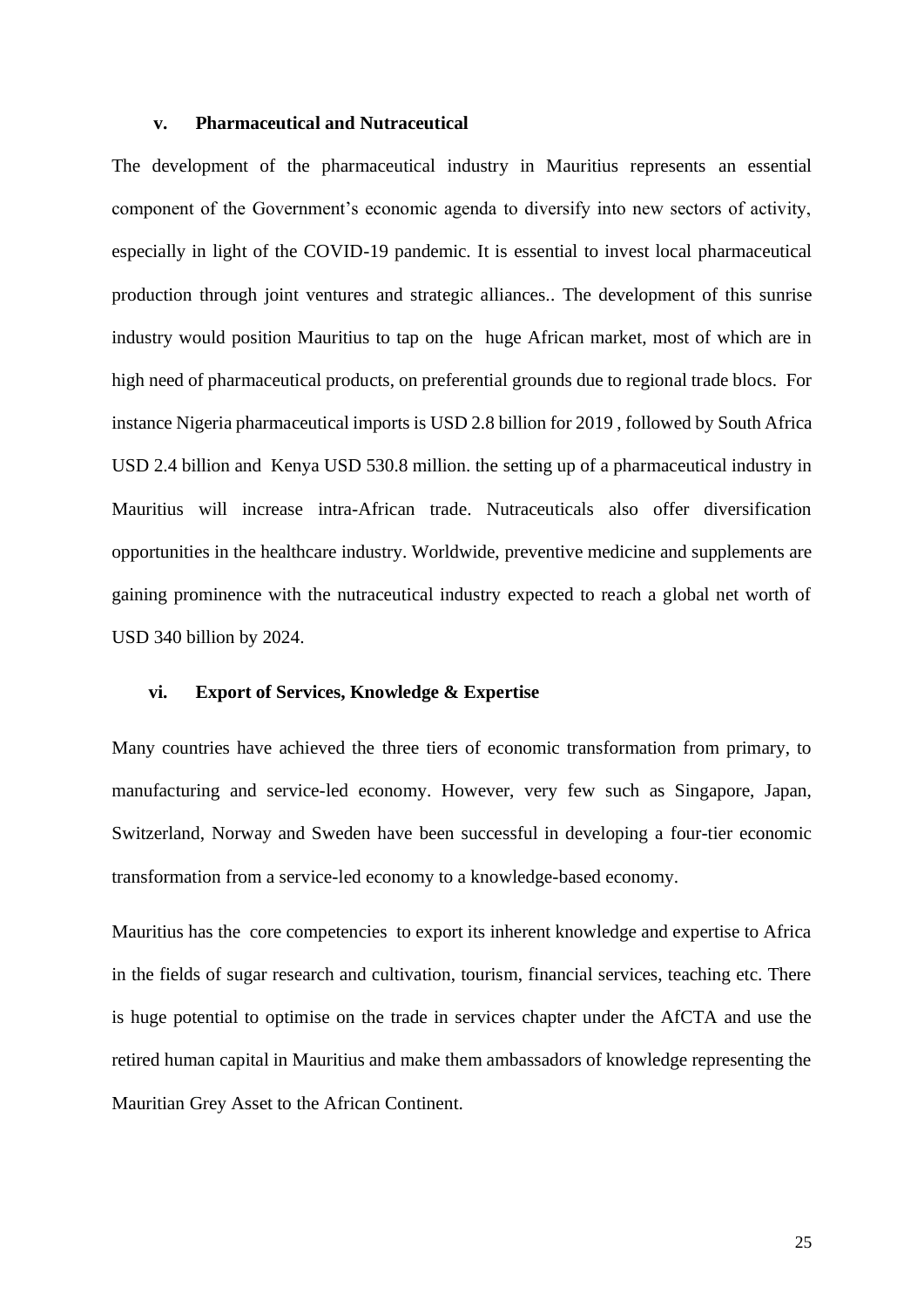#### **vii Developing the Cultural economy and the economy of Sports**

Most countries attract tourists based on their cultural heritage, it is essential to set the foundation towards developing "L'Économie de la Culture" in Mauritius. With diverse cultures and rich history of Mauritius, many sites should be embellished not only as a matter of interest but mainly in terms of employment for a number of economic operators.

Similarly, the Sports Economy is largely unexploited in Mauritius where Sports are considered as leisure but rarely as a source of income. In both these sectors it is important that proper assessment and adequate legislation be adopted for these sectors to flourish and prosper.

# <span id="page-25-0"></span>3.6 Moving Towards Circular economy

Sustainable practices and the adoption a circular flow or resources to include the reduction of waste, reuse and recycle of resources in Mauritius are vital. In Mauritius, solid waste disposal is estimated at **1,488 tonnes** generated **per day**, which translates into **1.22 kg** per **capita daily.** The Government should provide a clear roadmap in facilitating and promoting a circular economy rather than just simply banning use of several products such a plastic bags and bottles. In the same vein, it should initiate a public private dialogue to come up with a sustainable circular economy road map that will not only improve the Cost of Doing business in Mauritius but will also sensitise and encourage the entire population to adopt sustainable practices. it is also recommended to undertake a comprehensive assessment of the waste management industry with the aim to implement waste reduction strategies and promote re-use and recycling initiatives. Moving forward, discussions towards the implementation of the Extended Producer Responsibility (EPR) should be undertaken.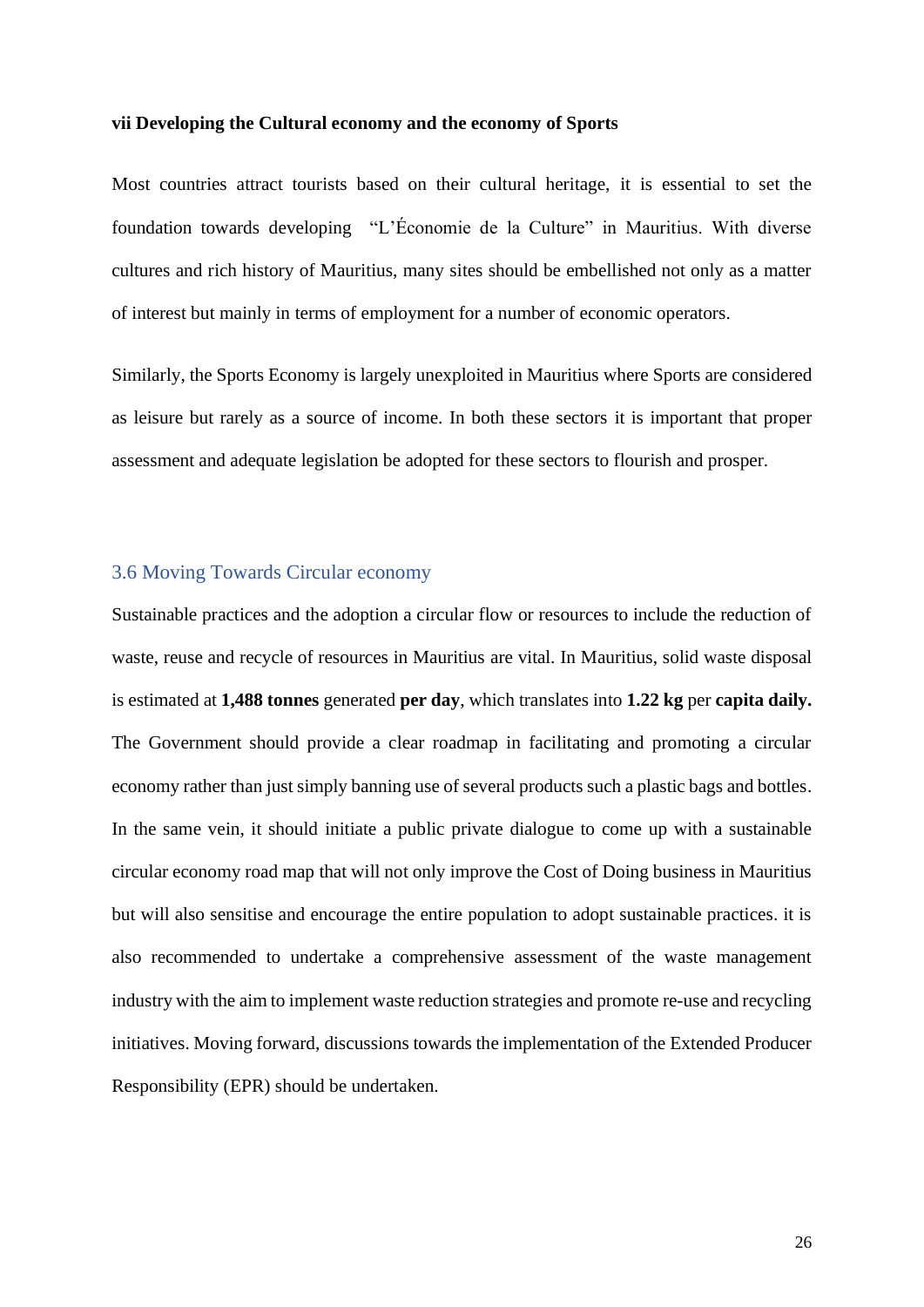#### <span id="page-26-0"></span>**3.7 Strengthening Regional & Multinational Solidarity**

Substantial uncertainty experienced during last year has shifted the focus from globalisation to regional concentration. It is due to severe disruptions into the operations of global value chains, providing incentives to scale down segmentation and bring production closer into the region to ensure speed to market. These impediments have resulted in a contraction in both the country's exports and imports by 10.8% and 16.3%, respectively, in 2020.

Export competitiveness remains a holistic challenge for the Mauritian export sector. In fact, over the past years, Mauritius has lost market shares in its major traditional export sectors which include tourism, sugar, and apparel and clothing. It is crucial to explore synergy and cooperation in regional markets and enhance intra-regional trade. Intra African Trade is the lowest intra-continental trade as a percentage of total trade standing at **18%,** compared to **35%** for Latin America, **45%** for Asia, and **60%** for Europe in 2019. The SADC and COMESA Business council are called to play a vital role to develop and promote intra-regional trade through B2B meets, strategic alliances, joint ventures in the region and at the same time address issues such as harmonisation of product standards and rules of origin. Furthermore, Mauritius depends heavily on connectivity for tourism development and trade activities. Hence, enhancing intra-regional connectivity, both by air and sea remains a fundamental challenge that needs to be addressed at the earlies to expand tourism and export activities in the region. Furthermore, Mauritius has set up 2 warehouses in Tanzania and Mozambique and special economic zone in Senegal, Madagascar, and Ghana to develop and promote regional trade.

# <span id="page-26-1"></span>**3.8 Positioning Mauritius as an Emerging Arbitration centre in Africa**

Mauritius has good prospects to position itself as an emerging arbitration centre for business organisations in Africa. Mauritians are bilingual, the island is in an ideal time zone for international customers along with a favourable geographic location vis-à-vis South Asia,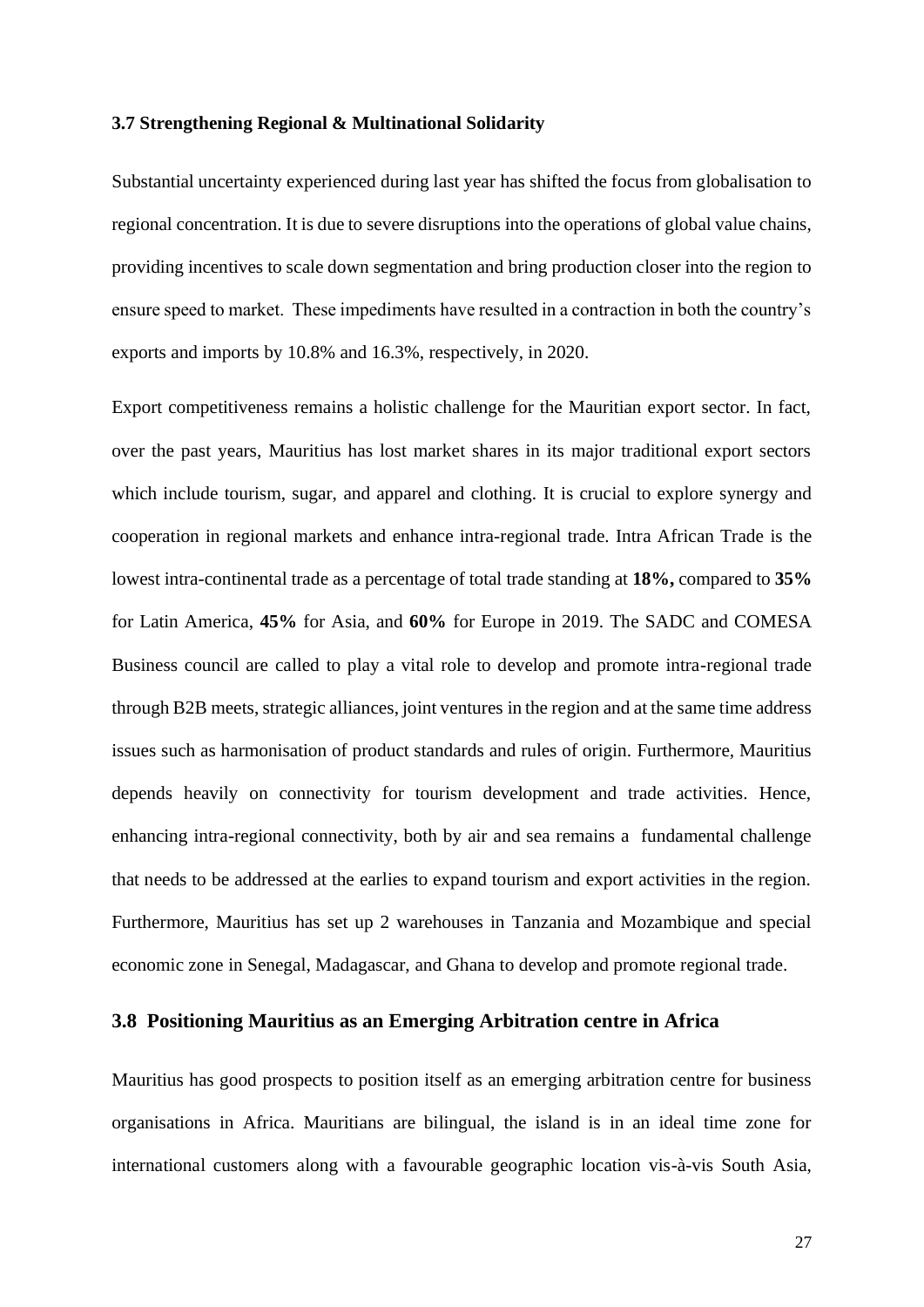Australia and Africa which makes it a potential arbitration centre for Africa. The country is also politically stable with a long tradition of democracy and respect for rule of law. Mauritius also has excellent hotels and conference centres which serve as excellent venues for arbitration with good available secretarial support. The recent budgetary measure calls for court procedures in expediting commercial disputes to be seamless and delivered within a specified timeframe. This initiative will encourage potential investors to choose Mauritius as an investment platform. Furthermore, with the enforcement of the Free Trade Agreements with India, China and Africa, several opportunities will be unlocked in terms of trade dispute settlements and hence promote an effective and efficient judiciary.

### **3.9 Concluding Note**

The Covid crisis affected all countries of the world. The World Economy came to a standstill and is reeling with numerous challenges still unresolved. Mauritius is one of the countries that was most hit by the pandemic. It became apparent that following the many years of economic growth since Independence, some gaps and inefficiencies have not come to the fore and, to a certain extent, remained unnoticed. The World Economy is witnessing paradigm shifts in technology, geopolitics, and trade. Mauritius, as a Small Island Developing State faces several internal and external challenges that need to be addressed at the earliest.Now, Mauritius finds itself in a level of economic prosperity that is similar to 10 years back, it will take a national collective effort to overturn this downfall.

Mauritius also runs the risk of witnessing a surge in informal economic activities in the wake of continuous increase in taxes and new complex legislations, mostly aimed to the structured and formal economy. In such a scenario, government revenue will be further impacted, and so will be our capacity to grow and develop.